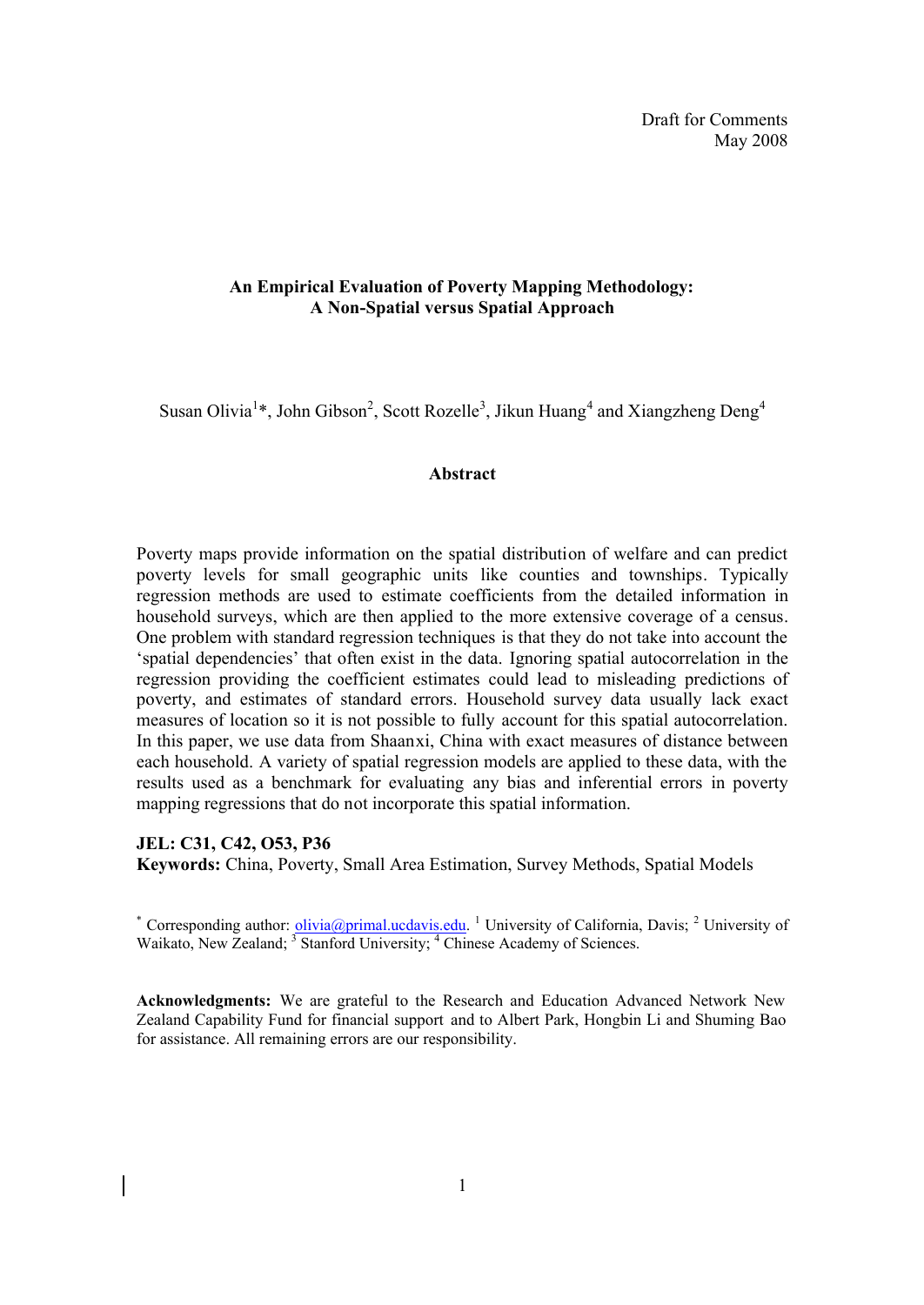#### **1. Introduction**

-

Most analyses of poverty and inequality in developing countries are based on household surveys that collect detailed information on income or consumption. Because these surveys are costly to implement, the samples are generally limited to a few thousand households. Consequently, poverty and inequality estimates must occur at a high level of aggregation, such as the national or the first sub-national level (e.g. province or region). For example, China's rural household survey samples 80,000 households but yields poverty estimates that are representative only for each province  $(n = 31)$ . Census data on the other hand, have the required sample size and can provide reliable estimates at highly disaggregated levels but lacks detail on income or consumption which are needed for measuring poverty and inequality.

To fill the gap, poverty analysts have recently experimented with techniques for combining the detailed information from household surveys with the more extensive coverage of census data (*aka* small area estimation). The methodology is developed by Elbers, Lanjouw and Lanjouw (2003), hereafter denoted as ELL, and has been applied to a substantial number of countries, including Albania, Brazil, Cambodia, Indonesia, Madagascar, Mexico, Morocco, and South Africa. In some cases, the poverty maps are used by governments to target financial resources to particularly needy areas<sup>1</sup>. In the approach introduced by ELL, household survey data are used to estimate a model of consumption, with the explanatory variables restricted to those that are also available from a recent census. The coefficients from this estimated model are then combined with the overlapping variables from the census (which cover all households), and consumption and income levels are predicted for each household in the census. Using such data, we can then predict the odds of being poor for each census household and add these up to yield estimated poverty rates for disaggregated (small) geographic units. These welfare indicators are then plotted on a map, which is conventionally called a poverty map.

<sup>&</sup>lt;sup>1</sup> See http://www.worldbank.org/poverty for a list of applications that apply ELL's (2003) poverty mapping technique.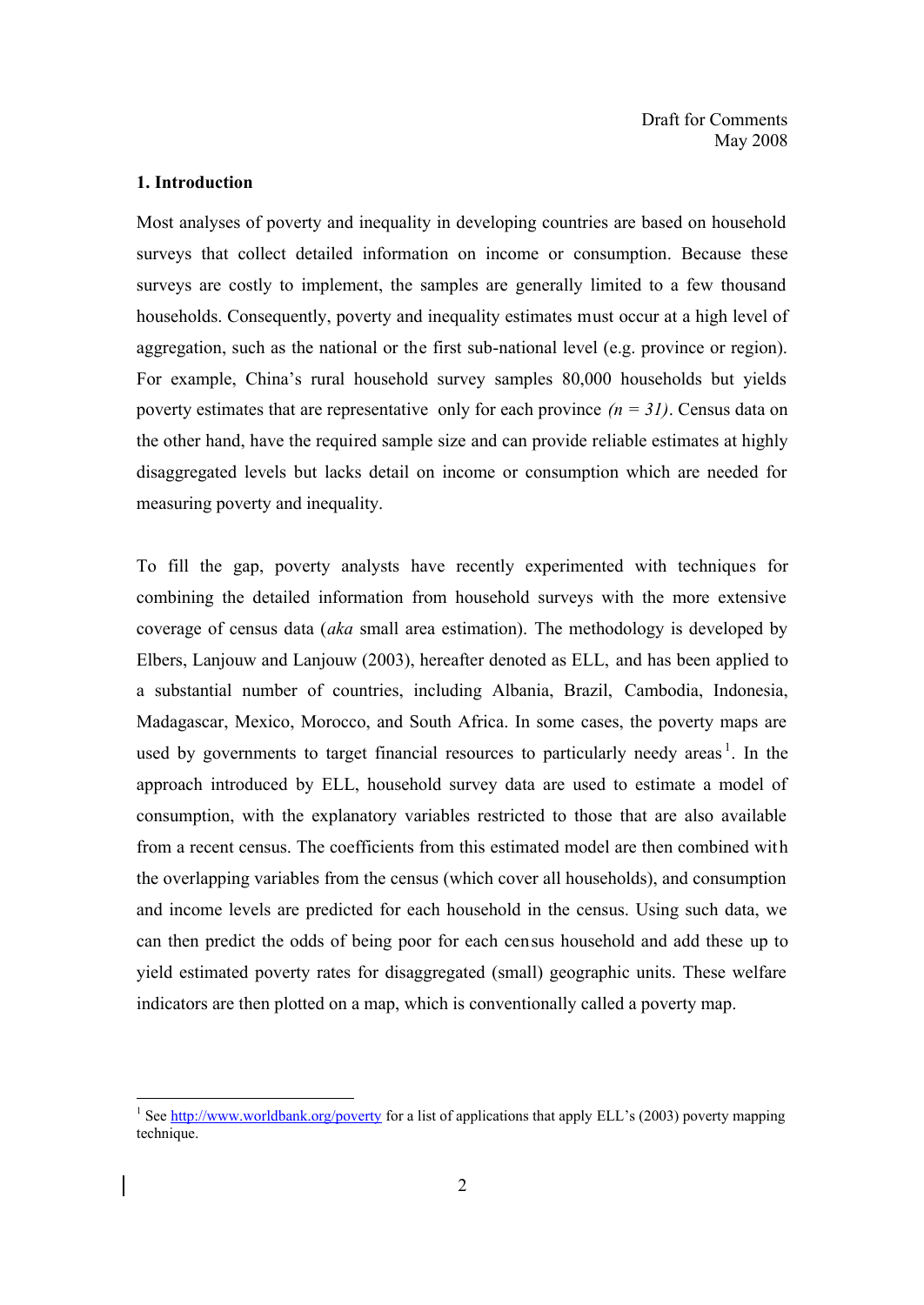In a recent report of an expert review panel entitled "Evaluation of World Bank Research, 1998 – 2005", the ELL's (2003) poverty mapping methodology received severe critical comments (Banerjee et. al., 2006). The report claims that while the method has been a popular tool in many countries in recent years, it is increasingly understood that there are problems with the methods, or at the very least better ways to improve the precision of the predictions than the methods typically used. Above all, the major shortcoming of using ELL technique to generate poverty maps is that it does not take into account strong *spatial autocorrelation* that have been found in many data sets. This *spatial autocorrelation* can arise either because nearby locations have unobserved factors in common (e.g. deteriorating environmental conditions) or because of interaction between one household and another (e.g. poverty rate in one area is directly affected by poverty in nearby areas). The first model, of unobserved common factors, is known as a *spatial error* model while the second, of neighbour's interactions, is a *spatial lag* model. If this autocorrelation is ignored, the calculated standard errors will overstate the true precision of the estimates (Tarozzi and Deaton, 2007). This misleading sense of precision may cause policy makers to target particular areas which in reality are no poorer than other areas that do not get targeted. In response to this criticism, Elbers et al. (2008) point out that one may reduce the impact of the correlations to negligible levels by introducing a variety of cluster means calculated from the census or from a tertiary data set such as GIS data into the first stage model. They also note that the ELL methodology can deal with autocorrelation problem by redefining the clusters at the broader level and rerun the analysis using this redefined cluster ("conservative approach", p.29).

While the ELL poverty mapping technique attempts to deal with spatial autocorrelation, it necessarily does so in a way which does not rely on knowing the location of either sample or census households. In this paper we use ex-post geo-referenced household income and expenditure survey data from rural Shaanxi, China that allow exact distances between each household to be measured as well as information from the 2000 Population Census and a rich set of GIS-linked environmental variables derived from high resolutions satellite imagery to estimate poverty and inequality for small areas in rural Shaanxi. This additional information on distance between neighbours inside a cluster, and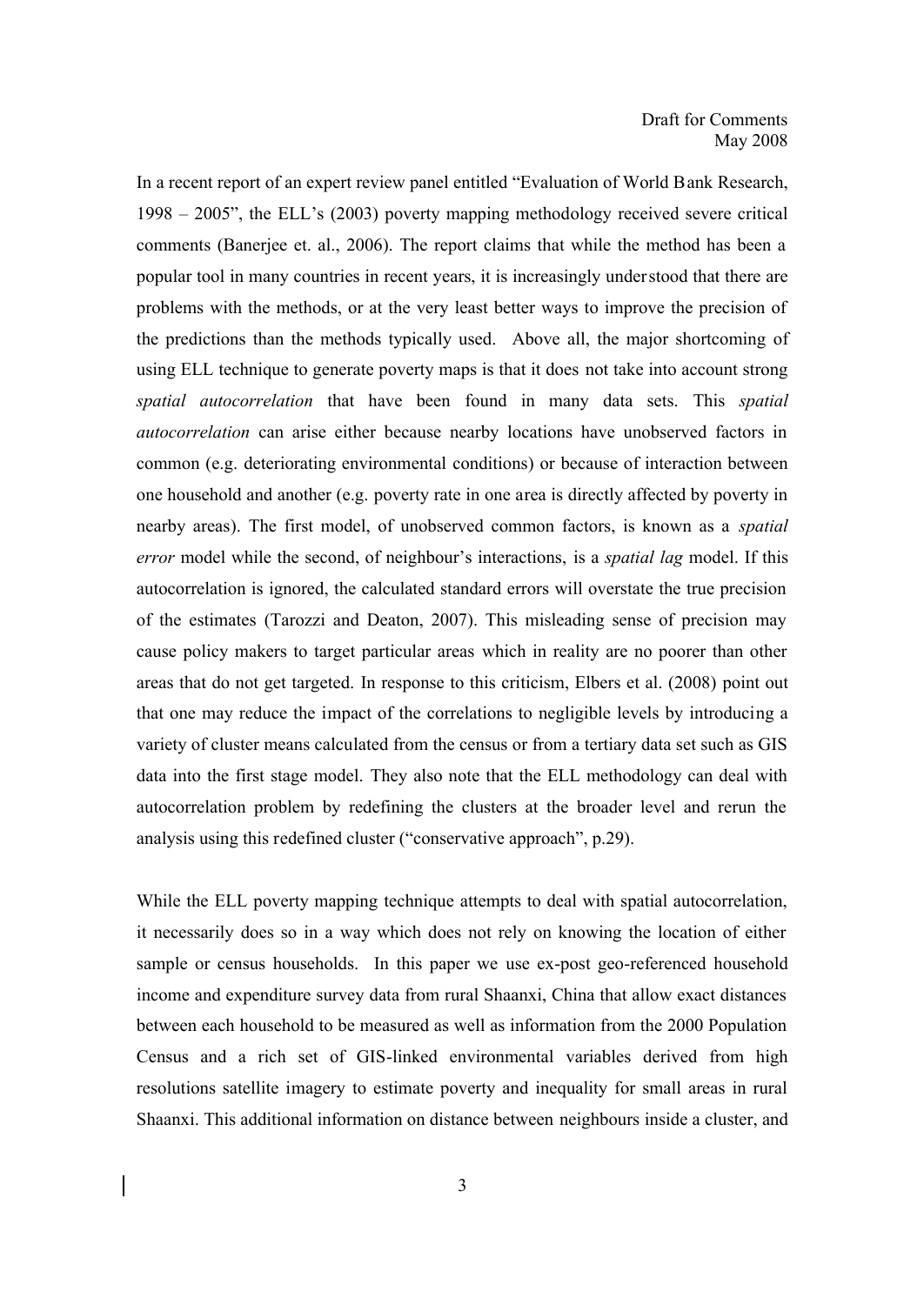distance to neighbours in other clusters, allows for more explicit modelling of spatial autocorrelation. The aim of such modelling is to see whether inferences based on the current poverty mapping methodology are the same as those which would be reached if researchers knew where households were located and were able to more properly model spatial effects. We apply two different methods to get welfare estimates for small areas in Shaanxi province, China: the non-spatial (ELL) method and new methods that use spatial econometrics approaches (which has not been adequately considered in previous studies) to account for unobserved spatial correlations. We compare the results from each method and assess how well the use of new data and/or new estimation procedures would improve the effectiveness of analyses that explore such spatial dimensions of poverty. These comparisons may matter since there are unpleasant consequences of modelling spatial effects in the wrong way. For example, ignoring a spatial error structure can cause inference problems while ignoring spatial lags can bias coefficient estimates since the omitted autocorrelation in the lag model enters through the systematic part of the model (Anselin, 1988). In this paper we also investigate whether using a rich set of GIS linked geophysical variables is more effective in dealing with spatial autocorrelation than using the census means as advised by Elbers et al. (2008).

The rest of the paper is organised as follows. Section II briefly discusses the non-spatial approach in poverty mapping methodology followed by spatial approach in Section III. In Section IV, we describe the data used in the paper. Section V presents both the nonspatial and spatial results in the first stage model of consumption in the poverty mapping methodology. Section V concludes.

#### **2. The ELL Methodology**

The non-spatial approach will follow Elbers et al. (2003), in which the econometric analysis consists of two stages. In the first stage, a model of (log) per capita consumption expenditure  $y_i$  is estimated:

$$
\ln y_i = \mathbf{x}_i \mathbf{\beta} + u_i \tag{1}
$$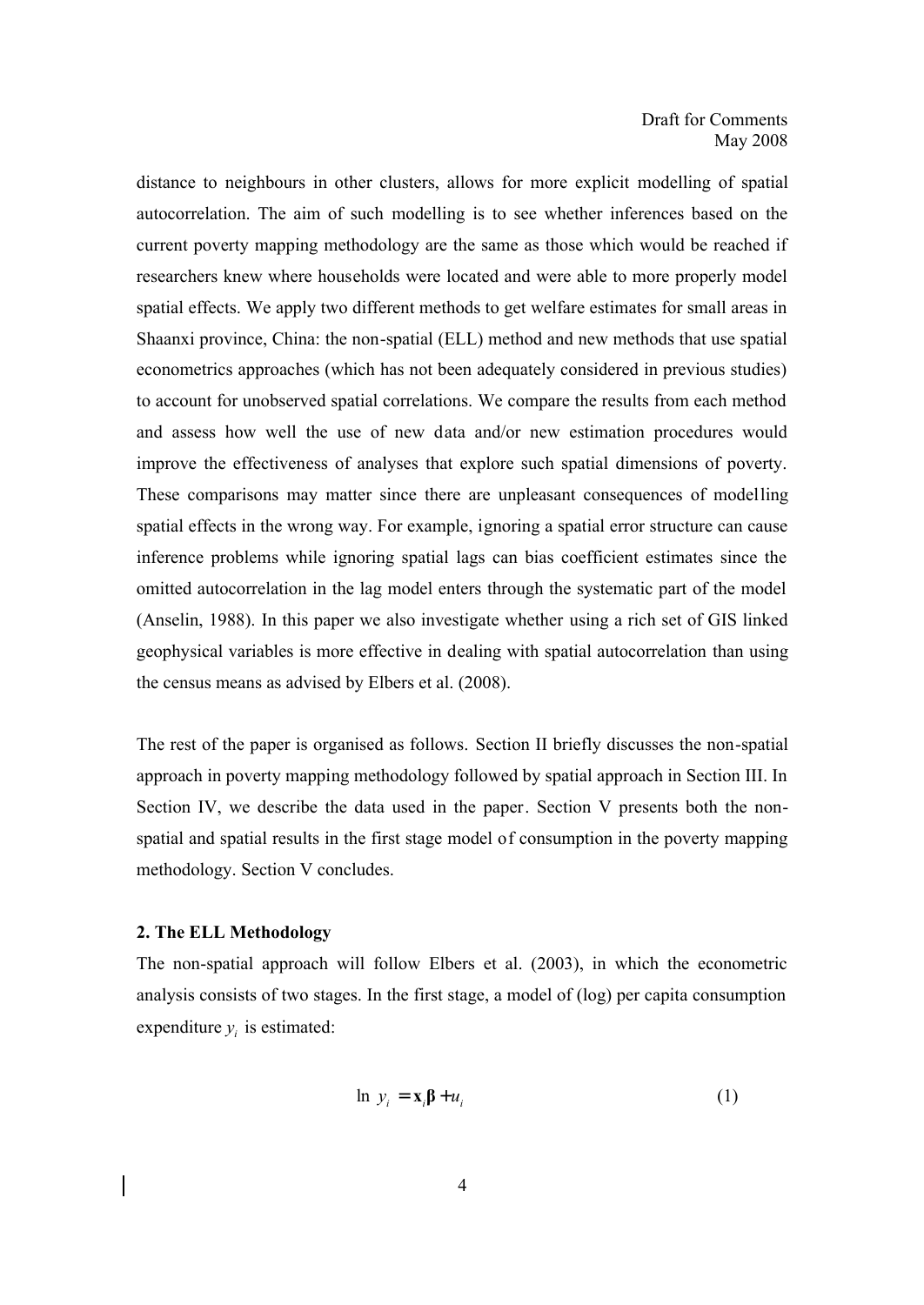where  $\mathbf{x}_i$  is the vector of explanatory variables for the *i*th household and is restricted to those variables that can also be found in the census,  $\beta$  is a vector of parameters and  $u_i$  is the error term satisfying  $E[u_i | x_i] = 0$ . This error term can be decomposed into two independent components: a cluster specific effect  $h_c$  and a household specific effect  $e_{ci}$ . This complex error structure allows for both spatial autocorrelation (that is, a 'location effect' common to all households in the same area) and heteroskedasticity (non-constant variance) in the household component of the error term.

In the second stage of the analysis, the estimated regression coefficients from equation (1) are applied to data from the 2000 Population Census using the characteristics included in the vector  $\mathbf{x}_i$  to obtain predicted consumption for each household within the micro census. While it is possible to directly predict consumption by simply combining the characteristics for census household *j*,  $\mathbf{x}_i^c$  $\mathbf{x}^c_j$  with  $\hat{\beta}$  from equation (1), a more refined methodology is needed to account for the complex nature of the disturbance term (Elbers et al., 2003). Specifically, estimates of the distribution for both *h* and *e* are obtained from the residuals of equation (1) and from an auxiliary equation that explains the heteroskedasticity in the household-specific part of the residual. Following Elbers et al. (2003), the auxiliary equation is estimated using a logistic model of the variance of  $e_{ci}$  conditional on  $\mathbf{z}_{ci}$ :

$$
\ln\left[\frac{e_{ci}^2}{A - e_{ci}^2}\right] = \mathbf{z}_{ci} \hat{\mathbf{a}} + r_{ci}
$$
 (2)

where  $z_{ci}$  is a set of potential variables that best explain the variations in  $e_{ci}^2$ , and A is set equal to  $1.05 \times \max{e_{ci}^2}$ . In this stage, we also conduct a series of simulations, and for each simulation, we draw a set of beta and alpha coefficients, **β**% and **α**%, from the multivariate normal distributions described by the first stage point estimates and their associated variance-covariance matrices. Additionally, we draw  $\mathcal{S}_{\phi}^2$ , a simulated value of the variance of the location error component. Combining the alpha coefficients with census data, for each census household we estimate  $\mathcal{S}_{\varrho_{ci}}^2$ , the household-specific variance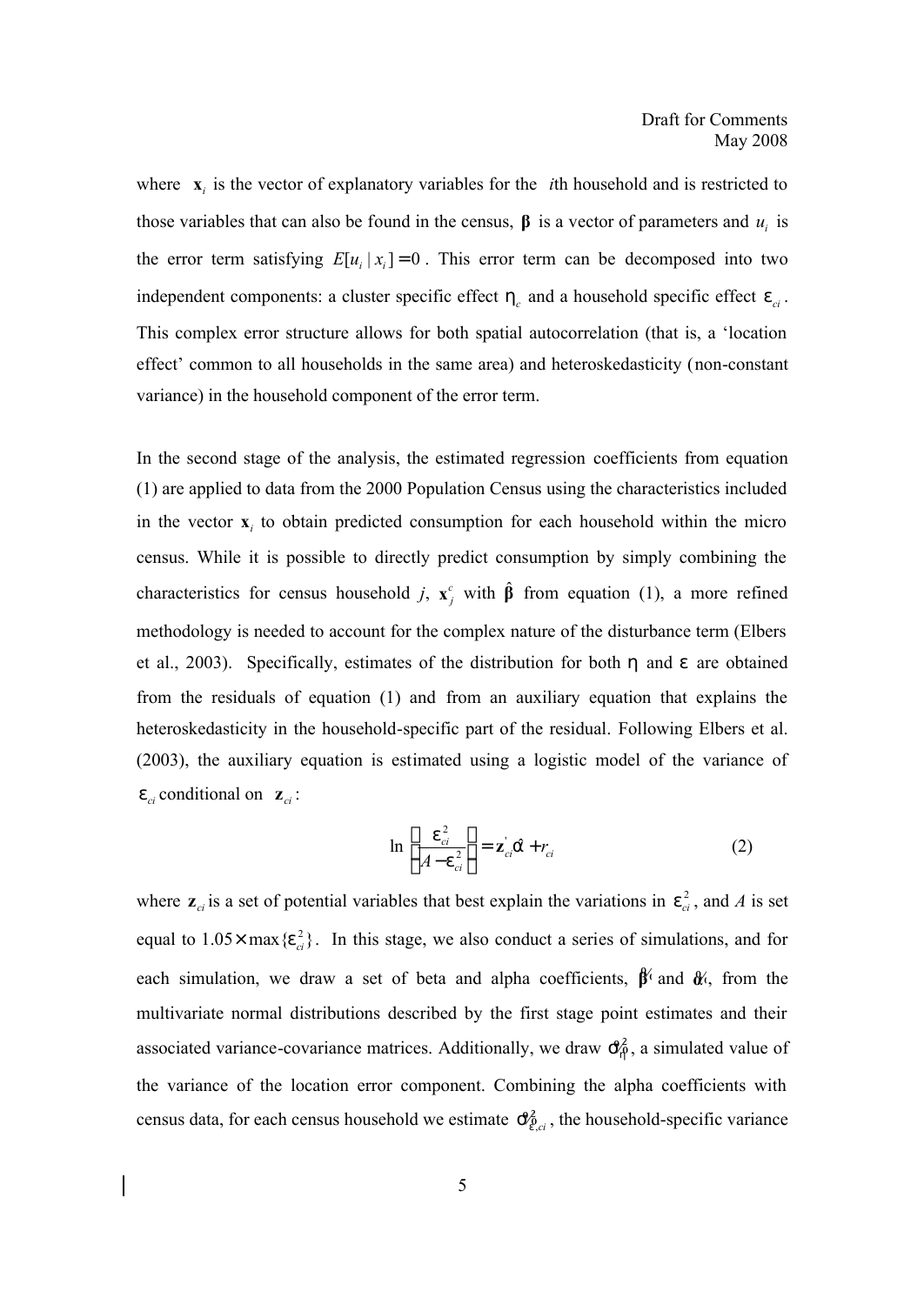of the household error component. Then for each household we draw simulated disturbance terms,  $h^{\prime\prime}_{\ell}$  and  $e^{\prime\prime}_{\ell}$  from their corresponding distributions. We simulate a value of expenditure for each household,  $\hat{y}_i^c$  $\hat{y}_j^c$  based on both predicted log expenditure, *c*  $\mathbf{x}'_j$  $\mathbf{\hat{\beta}}'$  and the disturbance terms:

$$
\hat{\mathbf{y}}_j^c = \exp\left(\mathbf{x}_j^{\prime c} \hat{\boldsymbol{\beta}}^c + \mathbf{P}_{\ell}^{\prime c} + \mathbf{P}_{\ell}^{\prime c}\right) \tag{3}
$$

Finally, the full set of simulated  $\hat{y}_i^c$  $\hat{y}_j^c$  values are used to calculate expected values of distributional statistics, including poverty measures for each 'local area' and for higher level aggregations of local areas. We repeat this procedure 100 times, drawing a new set of coefficients and disturbance terms for each simulation. For any given location (such as a county or township), the mean across the 100 simulations for a given statistic such as the headcount poverty rate, provides the point estimate of those statistics for that location, while the standard deviation serves as an estimate of the standard error.

#### **3. A spatial regression approach**

As discussed earlier, a major weaknesses of conventional statistical methods used to produce poverty maps is that they do not take into account strong dependencies that may be correlated with poverty and tend to occur in clusters of villages at the same time. Thus, if there is a significant spatial correlation among the households within a village due to some real but some unobserved factor, then ignoring the spatial component in the regression analysis could lead to misleading estimates of the parameters (Anselin, 1988). If this were the case, such analysis could result in a large proportion of poor households being excluded say from the allocation of transfers, while a number of non-poor households might be deemed as potential beneficiaries. Thus, to analyze the distribution of poverty more accurately, novel methods which use new spatial data and analytical tools would help to improve the effectiveness of analyses that explore such spatial dimensions of poverty.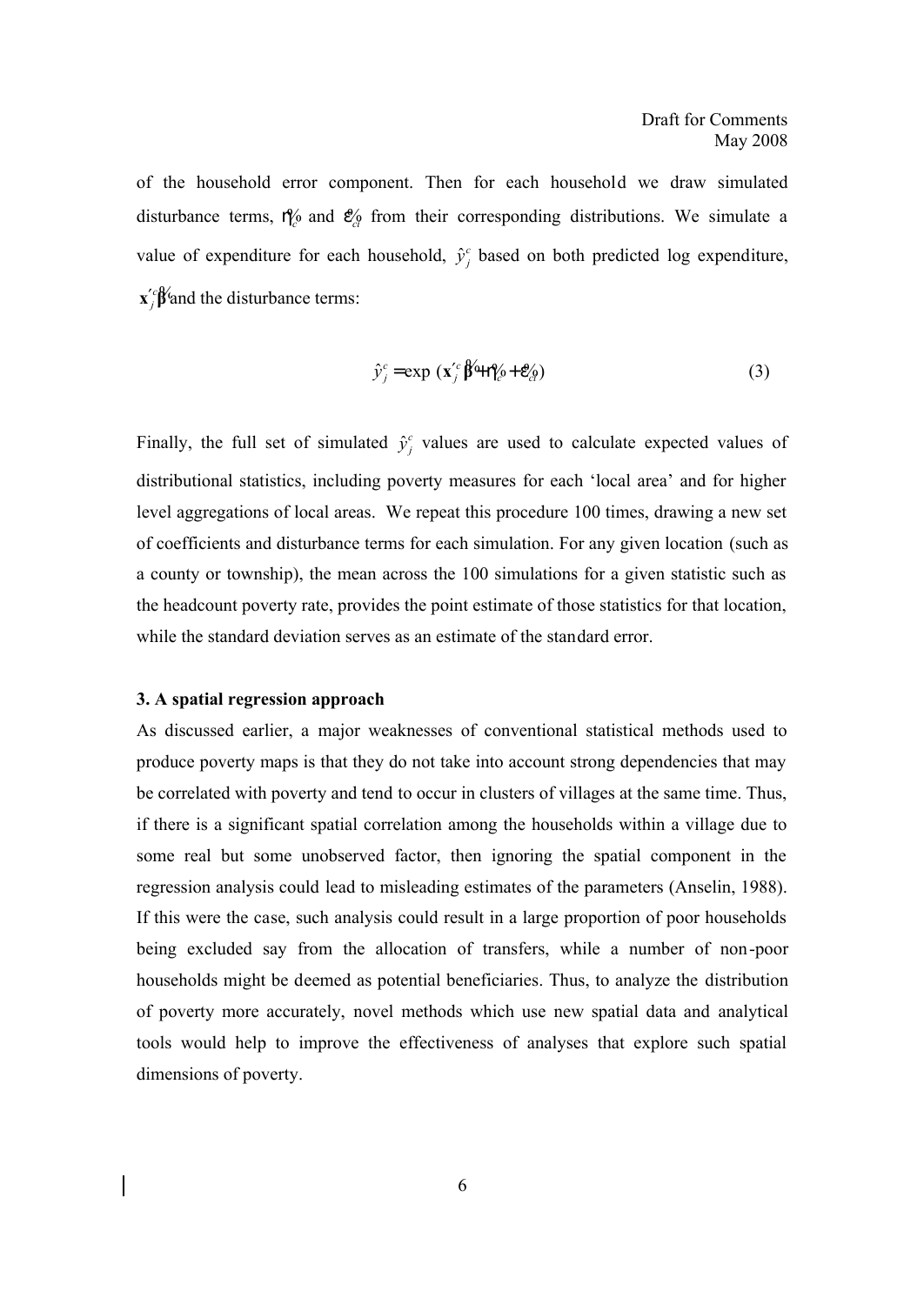A *spatial weight matrix W,* is one way of imposing the required structure on the study of spatial autocorrelation. This is an *N*×*N* positive and symmetric matrix which exogenously determines for each observation (row) which locations (columns) belong in its neighborhood. For non-neighbors,  $w_{ij}=0$ , while for neighbors the weights are either  $w_{ij}=1$ (binary weights) or a function of something else, such as:  $w_{ij} = 1/d_{ij}$  where  $d_{ij}$  is the distance between observations *i* and *j* (inverse distance weights). Who is a neighbor may be defined either by a distance criteria, especially with point data, or by whether they share a common border and/or vertex (contiguity) for areal data (Wilhelmsson, 2002). The diagonal elements of the weights matrix are conventionally set to zero, and typically standardized such that the elements of a row sum to one (Anselin and Bera, 1998). Hence, the spatial weight matrix allows all of the interactions between observation *i* and each of its neighbors to be parameterized in the form of a weighted average. Specifically, for some random variable of interest *z*, each element of the spatially lagged variable *Wz* equals  $\sum_j w_{ij} z_j$  which is a weighted average of the *z* values in the neighborhood of point *i*.

According to Anselin (1988), there are two major ways in which spatial autocorrelation can manifest itself: spatial lag dependence and spatial error dependence. This provides the theoretical basis for a so called spatial lag model (spatial autoregressive model) and spatial error model. Spatial lag dependence refers to a situation in which the dependent variable in one area is affected by the dependent variable in nearby areas. For instance, if the dependent variable is income or poverty, it is likely that the level of economic activity in one area is directly affected by the level of economic activity in neighboring areas through migration or trade-investment linkages. If the regression analysis is carried out without adjustment for spatial lag dependence, the estimate coefficients will be biased and inconsistent.

Formally, the spatial lag model is defined as:

$$
Y = \Gamma W Y + X b + e \tag{4}
$$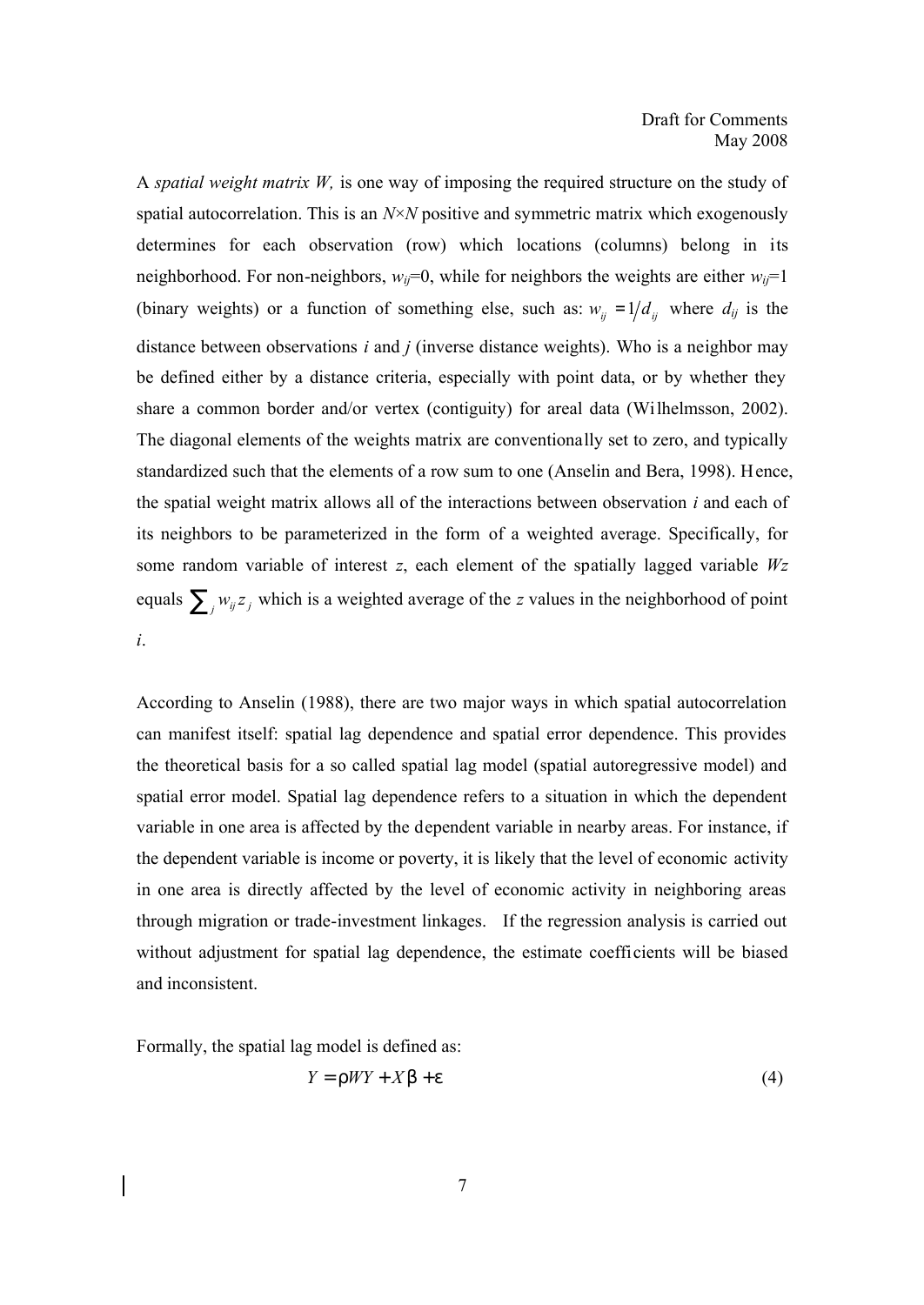where *Y* is an *N*×1 vector of observations on the dependent variable, *WY* is the spatially lagged dependent variable, *X* is an  $N \times k$  matrix of explanatory variables,  $\varepsilon$  is a vector of errors,  $\beta$  is the vector of regression parameters and  $\rho$  is the spatial autoregressive parameter. Although equation (4) looks like a dynamic model from time-series analysis, one key difference causes OLS (the conventional regression model) to always be an inconsistent estimator of the spatial lag model. In the time-series context, if there is no serial correlation in the errors,  $\varepsilon_t$  there will be no correlation between  $y_{t-1}$  and  $\varepsilon_t$  and OLS will be a consistent estimator. In contrast,  $(WY)_i$  is always correlated with both  $\varepsilon_i$  and the error term at all other locations. Hence, OLS is not consistent for the spatial lag model (Anselin, 1988).

The second manifestation is through spatial error dependence. In this situation, the error term in one area is correlated with the error term in nearby areas. This can happen if there are variables that are not included in the regression model but do have an effect on the dependent variable (omitted variable bias problem) and they are spatially correlated. For example, the quality of local government and environment factors affects income and poverty, but it is difficult to include in a regression model. Because the quality of local government and environment is likely to be spatially correlated, the error term in each area is likely to be correlated with those in nearby areas. This consequently violates one of the underlying assumptions of the OLS regression model that the disturbance terms for each observation are not correlated with one another. In this case, the estimates of the coefficient are no longer efficient and the standard *t* and *F* tests will produce misleading inference (Anselin, 1988).

In contrast to the spatial lag model, the spatial error model is defined as:

$$
Y = Xb + e
$$
  
e = l We + m (5)

where  $\lambda$  is the spatial autoregressive coefficient,  $\mu$  is a vector of errors that are assumed to be independently and identically distributed and the other variables and parameters are as defined in equation (4). In this model, the error for one observation depends on a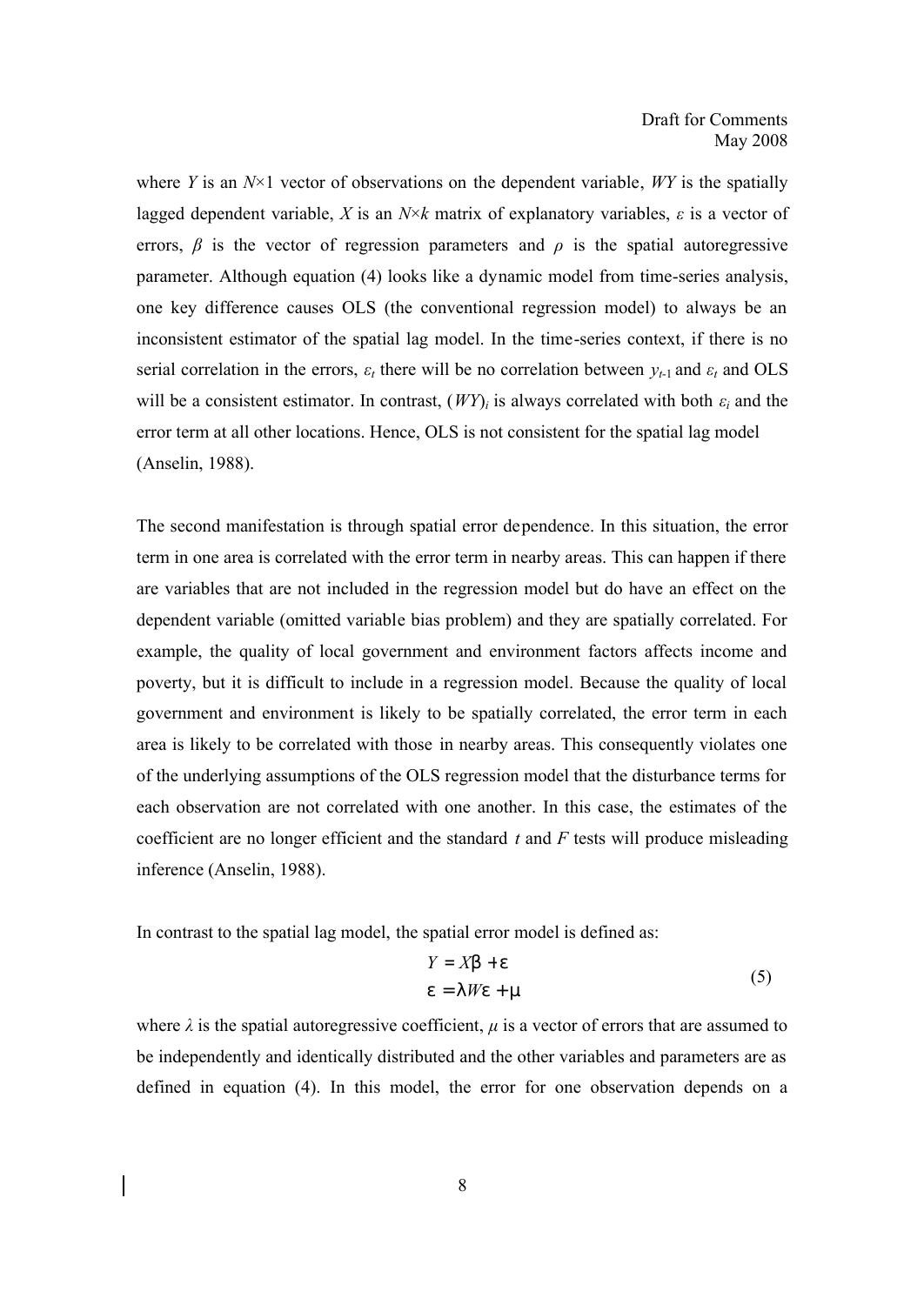weighted average of the errors for neighboring observations, with *λ* measuring the strength of this relationship.

It is clear that both equations (4) and (6) are restricted versions of a more general spatial autoregressive model (SAC) with autoregressive disturbances:

$$
Y = rW_1Y + Xb + e
$$
  
e = l W<sub>2</sub>e + u (7)

It may therefore seem preferable to always begin with a model like equation (7) and test in a general-to-specific way to see if either equation (6) or equation (4) are dataacceptable. Indeed, equation (7) could always be the starting point for cross-sectional regressions because the standard OLS regression model:

$$
Y = Xb + e \tag{8}
$$

is just a special case with  $\rho = \lambda = 0$ . However, spatial models are much more computationally demanding and for most statistical software there are limits on the sample sizes that they can accommodate. Moreover, they have to be estimated by methods such as instrumental variables and maximum likelihood that require additional assumptions (Anselin, 1988).

In this paper, we experiment with global spatial regression analysis (i.e. the model assume that the relationship between poverty and geographic variables is the same across the country) to analysis of poverty. As discussed earlier, when spatial autocorrelation is present in the data, the OLS result may be biased, and standard errors are both biased and inefficient, leading to invalid inferences. To control for it, we will first detect the spatial autocorrelation using the standard global statistics that have been developed such as Lagrange Multiplier (LM), which only need the restricted model to be estimated. Therefore it is common in the spatial econometrics literature to start with an OLS model and use the residuals from that model to test against spatial alternatives. In addition to these LM tests, Moran's *I* test, which has some parallels with the Durbin-Watson statistic, is also widely used (Anselin and Bera, 1998). For a row-standardized spatial weight matrix, Moran's *I* can be expressed as: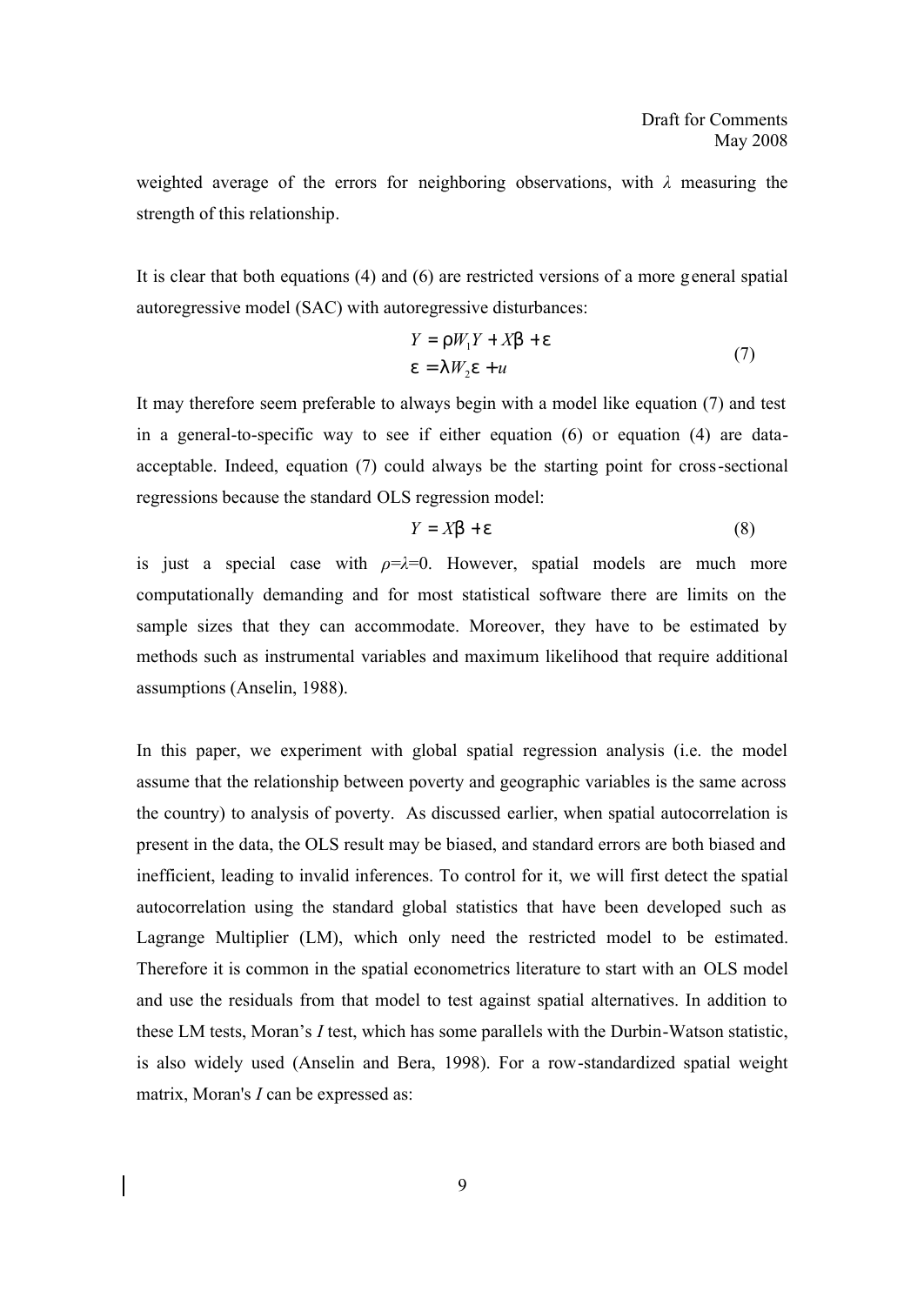$$
I = \frac{\mathbf{e}' \mathbf{We}}{\mathbf{e}' \mathbf{e}}
$$
 (9)

where **e** is a vector of OLS residuals and **W** is the spatial weight matrix. Moran's *I* is asymptotically normally distributed with mean  $-1/(N-1)$  and its statistical significance can be evaluated from a standardized normal table. A feature of Moran's *I* is that the alternative hypothesis does not specify the process generating the autocorrelated disturbances. However, there is a simple intuition for Moran's *I* because for any variable **z** in deviation from mean form, *I* is equivalent to the slope coefficient in a linear regression of **Wz** on **z** (Anselin, 1995).

The LM tests are based on explicitly specified alternative hypotheses. For testing OLS against the spatial error model  $(\lambda=0)$  the test statistic is:

$$
LM_{\perp} = \left[ \mathbf{e}' \mathbf{W} \mathbf{e} / \mathbf{S}^2 \right]^2 / T \tag{10}
$$

where  $T = tr(W' + W)W$  and  $LM_{\lambda}$  is distributed as  $\chi^2$  with 1 degree of freedom. For testing OLS against the spatial lag model  $(\rho=0)$  the test statistic is:

$$
LM_r = \left[\mathbf{e}'\mathbf{W}\mathbf{Y}/\mathbf{S}^2\right]^2 / T_1 \tag{11}
$$

where  $T_1 = (\mathbf{W} \mathbf{X} \hat{\mathbf{b}})' \mathbf{M} (\mathbf{W} \mathbf{X} \hat{\mathbf{b}}) / \hat{\mathbf{S}}^2 + T$  and  $\mathbf{M} = \mathbf{I} - \mathbf{X} (\mathbf{X}' \mathbf{X})^{-1} \mathbf{X}'$ . One difficulty with both  $LM_{\lambda}$  and  $LM_{\rho}$  is that they each have power against the other alternative. In other words, when testing  $\lambda = 0$ ,  $LM_{\lambda}$  responds to nonzero  $\rho$  and when testing  $\rho = 0$ ,  $LM_{\rho}$  responds to nonzero λ. To test in the possible presence of both spatial error and spatial lags, Anselin et al. (1996) develop specification tests for spatial lags that are robust to ignored spatial errors and tests for spatial errors that are robust to ignored spatial lags. These tests denoted  $LM_1^*$  and  $LM_r^*$  should be used when both  $LM_\lambda$  and  $LM_\rho$  are statistically significant.

All five of the spatial autocorrelation tests described here will be carried out. Depending on the outcome of the specification tests, the regression model for the first stage consumption equation will be re-estimated in either the spatial lag or spatial error framework.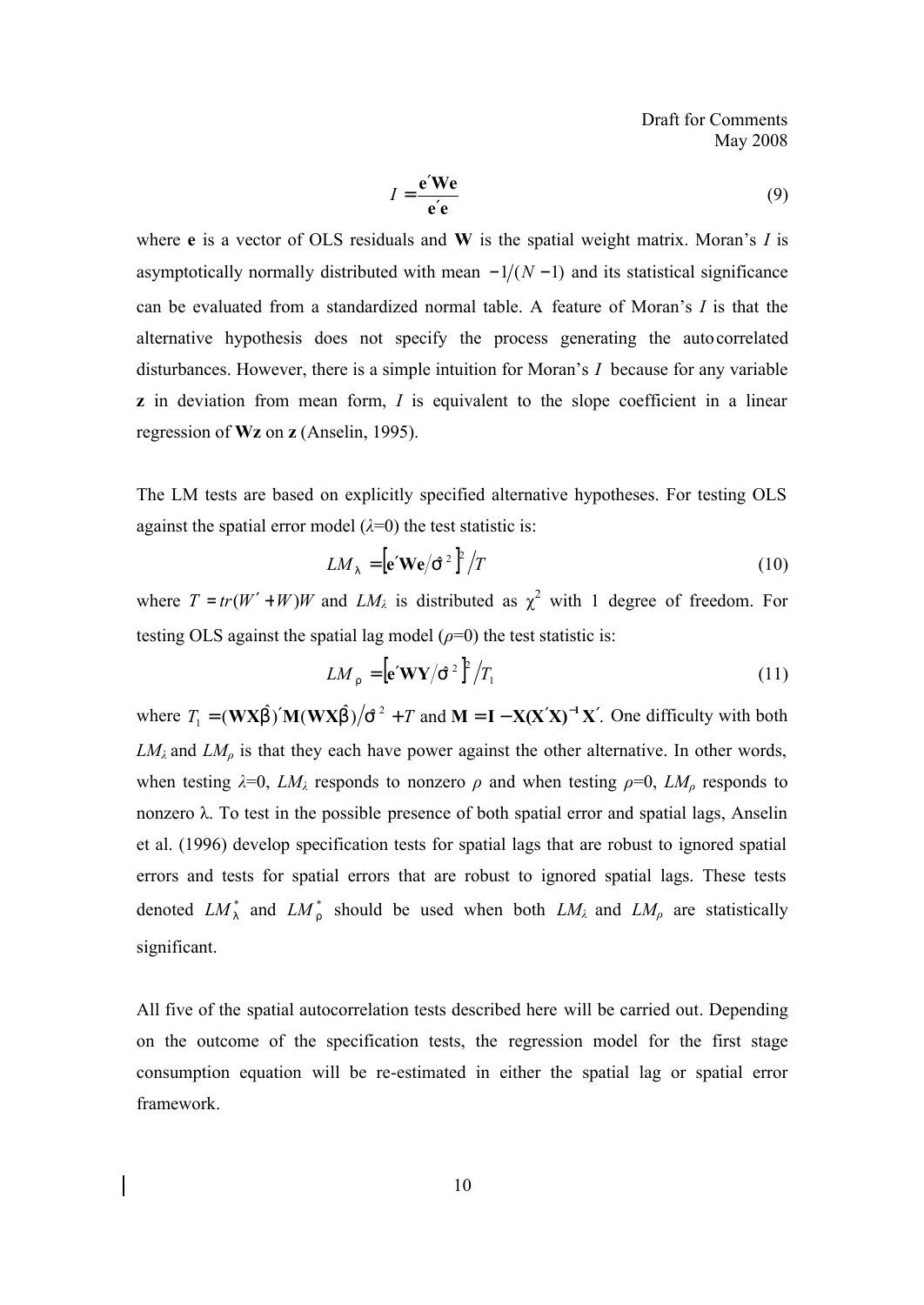### **4. Data**

The data come from three sources: (i) the 2000 Population Census; (ii) the 2001 Rural Household and Income Expenditure Survey conducted by the China's National Bureau of Statistics; and (iii) satellite remote sensing for Shaanxi. Shaanxi is selected because it is an area of high poverty in China, with an incidence of poverty in 2000 that was 2.9 times as high as national average. Furthermore, it has one of the slowest rates of poverty reduction in China since 1981 (Ravallion and Chen, 2007). Table 1 indicates which variables come from each of these three sources, distinguishing between those available for the sample and those available for the population. The methodology, which will be discussed below, requires the model of consumption to be estimated on the sample observations and the coefficients then applied to population data on the same variables. Table 1 also presents the mean values of the explanatory variables available in both the household survey and the population census that were selected for inclusion in the model of consumption.

The latest population census was conducted in November 2000. Like the census in many other countries, the Chinese version did not collect information on income and expenditure, however it provides information on a number of characteristics that are likely to be correlated with consumption and poverty. It includes information on demographics, education, economic activities and the attributes of the dwelling. We use a 1 percent sample of the census (henceforth, a micro-census), which was designed to be representative at the township level. The census listed 2,144 townships and almost 76,000 rural households from these townships are listed in the micro-census.

The 2001 Rural Household Income and Expenditure Survey (RHIES), as its name implies, collected information on the income and expenditure of households. Apart from this, the survey also collected information on household characteristics, employment, seasonal labor migration, agricultural production, dwelling characteristics, ownership of durable goods and fixed assets and access to public infrastructure. The RHIES used a r andom multi stage systematic sampling of 1,400 households in Shaanxi. In the first stage, 25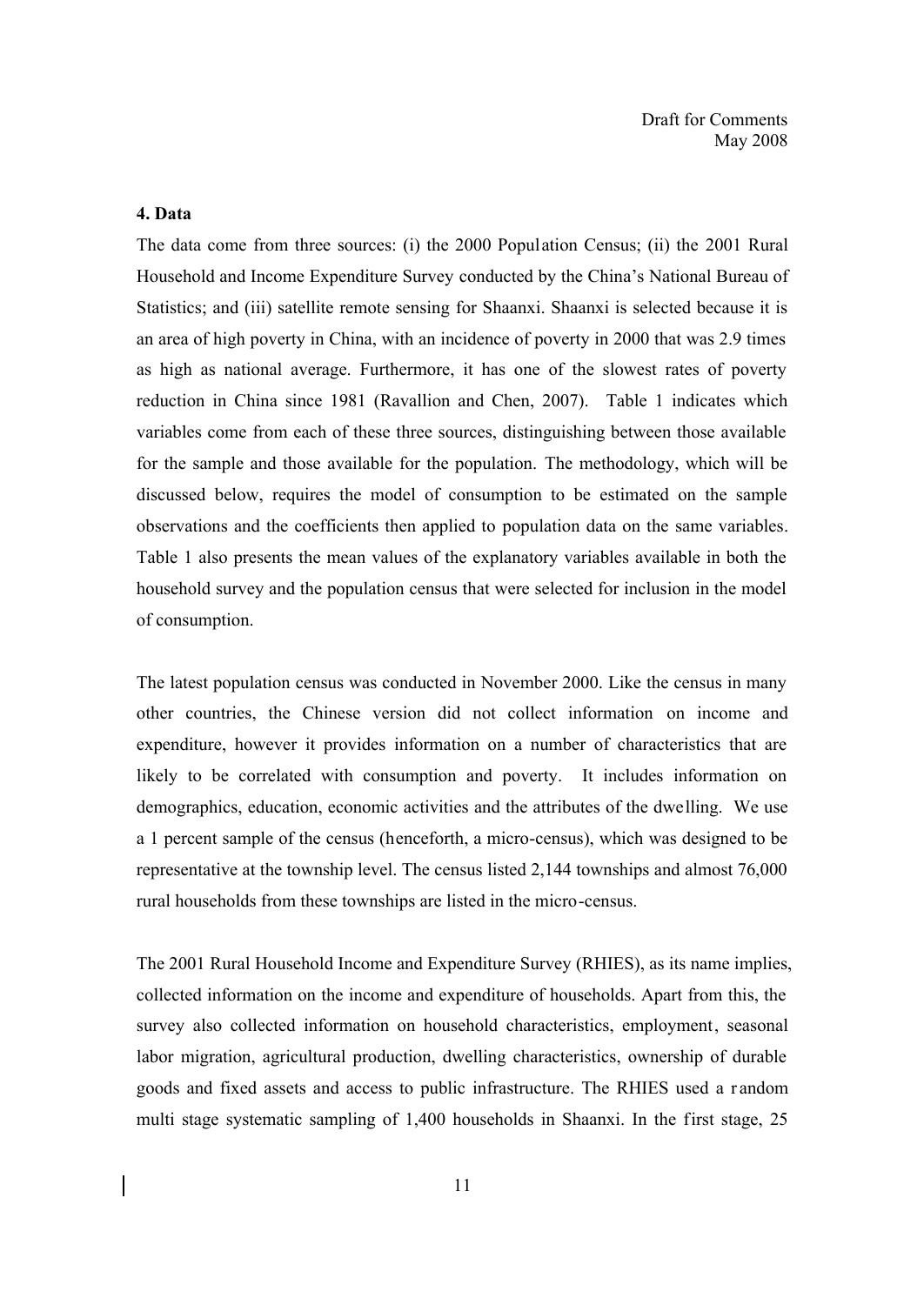counties were selected, in which between  $4 - 8$  townships were selected from each county. From each township, 1 village was selected and 10 households were selected from each selected village.

Despite the RHIES collecting high quality data on people's living standards, it is sample and is small relative to population that it is trying to represent. Figure 1 shows that 25 (128) sampled counties (townships) were selected from among the 107 (2144) counties (townships) in the province<sup>2</sup>. The sample size in this survey is therefore too small to allow an estimation of the incidence of poverty at say the county or township level. As a result, poverty estimates from this source of data must occur at a high level of aggregation, such as province or possibly prefecture level.

Like the household survey in many other developing countries, the Chinese version did not geo-reference households in part because of lack of information about the benefits. In a recent paper, Gibson and McKenzie (2007) argue that the data collection of GPS coordinates should become a routine part of household surveys and census, since doing so can lead to better economics and policy advice. To assess whether knowing the position of households relative to each other can improve the modeling of spatial autocorrelation, one of the authors lead an expedition team to Shaanxi in November 2007 to record the locations of each households in the 2001 RHIES using a Global Positioning System (GPS) receiver. Figure 2 shows the location of the households being surveyed in the 2001 RHIES.

The environmental component of this research uses a variety of spatially referenced variables that provides information on land cover, rainfall, temperature, elevation and terrain slope for Shaanxi, which can be considered part of what Ravallion (1998) calls geographic capital. The land cover data are from satellite remote sensing data provided by the US Landsat TM/ETM images which have a spatial resolution of 30 by 30 meters. These data have been interpreted, involving considerable ground-truthing and aggregated

-

<sup>2</sup> In the context of China, administrative levels start from the national level, go down to province (*sheng*), prefecture (*di qu*), county (*xian*) and township (*xiang).*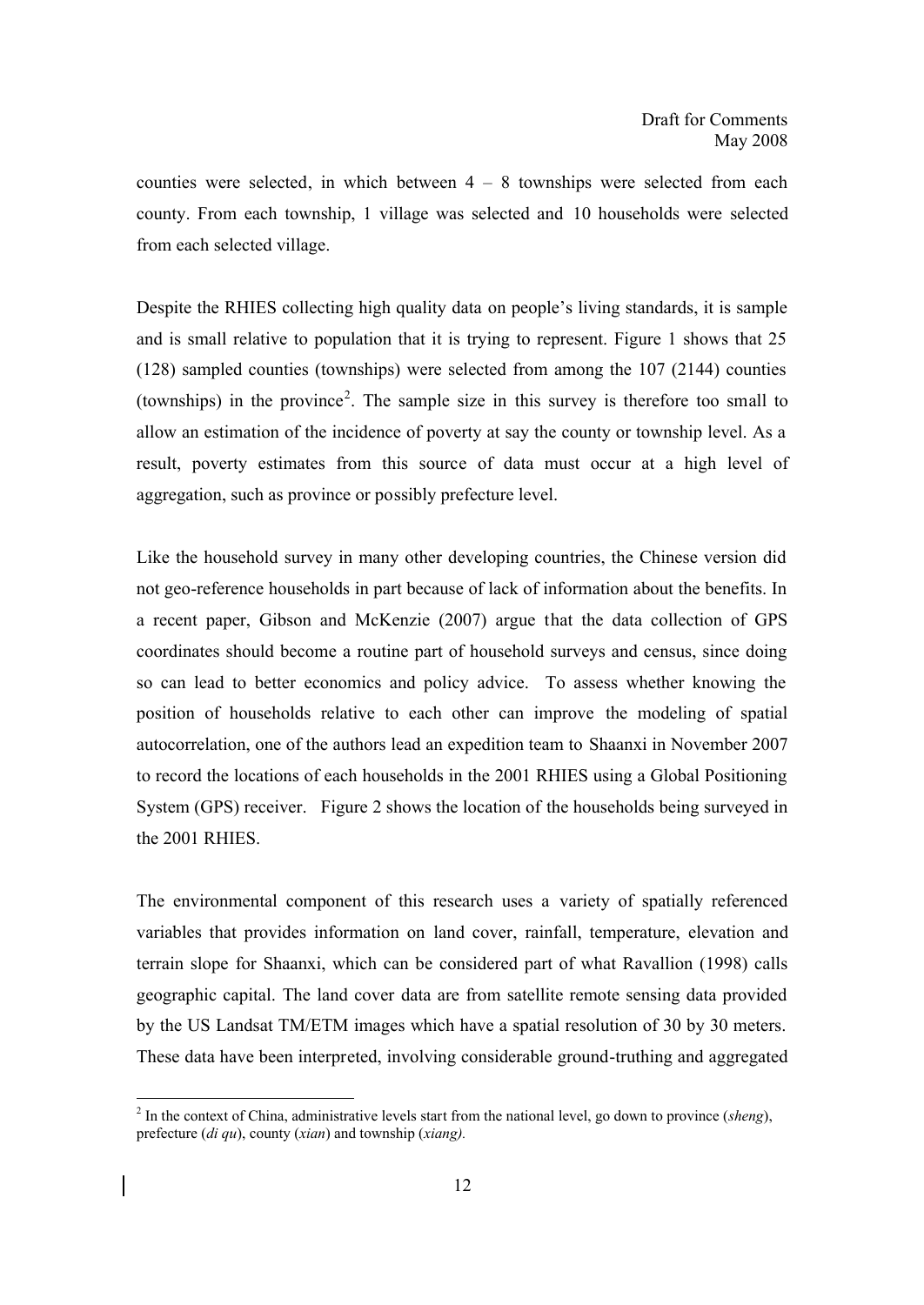into 1 kilometer by 1 kilometer at the county level by Chinese Academy of Sciences – CAS (Liu et al., 2003a and 2003b). These data have previously been used by Deng et al. (2002, 2003 and 2008). A hierarchical classification system of 25 land-cover classes was applied to the data and the total land area of each county were aggregated from the 25 classes of land cover in this study. The data for measuring *rainfall* (measured in millimetres per year) and *temperature* (measured in degrees centigrade per year) are from the CAS data centre but were initially collected and organized by the Meteorological Observation Bureau of China from more than 600 national climatic and meteorological data centres.

The *elevation* and *terrain slope* variables, which measure the nature of the terrain of each county, are generated from China's digital elevation model data set that are part of the basic CAS data base. A variable to measure the share of plain area is also is created by dividing the land area in a county that has a slope that is less than eight degrees by the total land area of the county. Information on the properties of soil also is part of our set of geographic and climatic variables from the CAS data center. Originally collected by a special nationwide research and documentation project (the *Second Round of China's National Soil Survey*) organized by the State Council and run by a consortium of universities, research institutes and soils extension centres, we use the data to specify two variables: the loam and organic content of the soil (measured in percent).

In addition, a variable that measures the density of a county's highway network is also included in this study. This variable is based on a digital map of transportation networks that exist in each county. It was developed by CAS and the measure includes all highways, national expressways, provincial-level roads and other more minor roads in the mid-1990s. The variable (henceforth—highway density) is measured as the total length of all highways in a county divided by the land size of the county.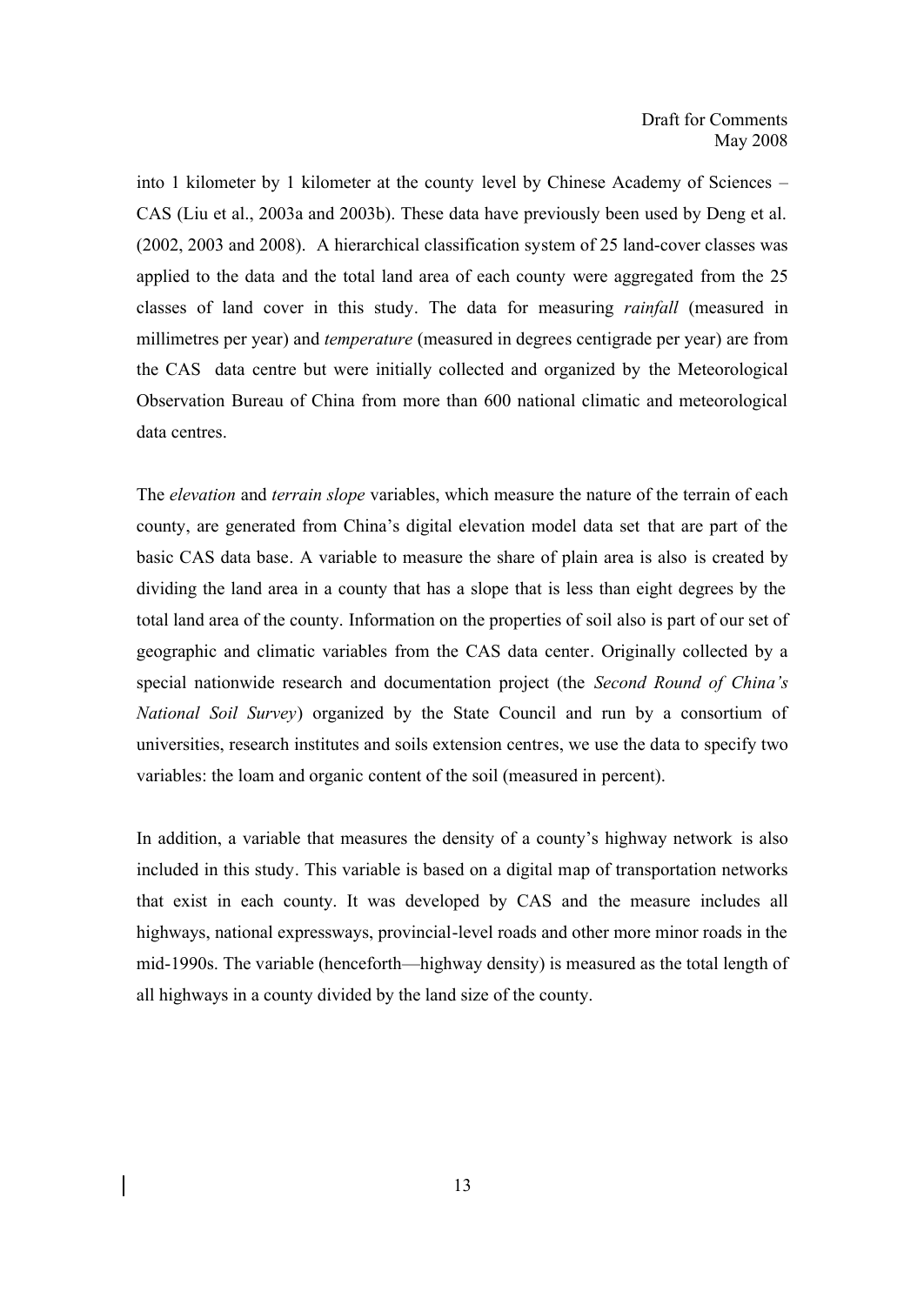#### **5. Results**

### **5.1. Non-spatial Results**

The results of estimating the first stage model of consumption with OLS for 1,070 rural sampled households in Shaanxi are reported in Table 2. This estimator does not take account for any spatial autocorrelation, in common with the recent poverty mapping applications. The first model reported in column 1 of Table 2 is for the regression just on the household characteristics. The model suggests that per capita consumption is higher for households with larger dwellings (as a proxy for housing quality and wealth), with a greater number of their members engaged in the non-agricultural sector. Having access to safe drinking water as well as having sanitary facility in the house also leads to a higher level of consumption. On the other hand, consumption is lower for households with a greater proportion of kids aged 6 years and below, greater proportion of youths aged  $7 - 15$  years, greater proportion of adults and greater proportion of elderly in the household. An important point to note about these results is that none of these relationships should be treated as causal since the purpose of the first stage model is just to have the best prediction model of consumption.

To capture excluded location effects and other elements of geographical capital, we augment the model in column (1) with environmental variables. Inclusion of environmental variables raises the value of  $R^2$  of the consumption model from 0.21 to 0.27 and these variables are jointly statistically significant with a *F-statistic* of 9.65, suggesting that consumption is highly related to the characteristics of the environment of where people live. The environmental variables show that consumption is lower for households in areas on steep slopes, with higher temperature and soils with higher percentage of organic matter. Soils with lower percentage of loam, lower annual rainfall, are all correlated with lower consumption. On the other hand, consumption is higher for households in areas with higher total area of land and higher density of highways.

Column (3) of Table 2 reports the first stage model of consumption based on household characteristics as well as the township level means of the household level variables from the census. The use of census means in the survey model of consumption has been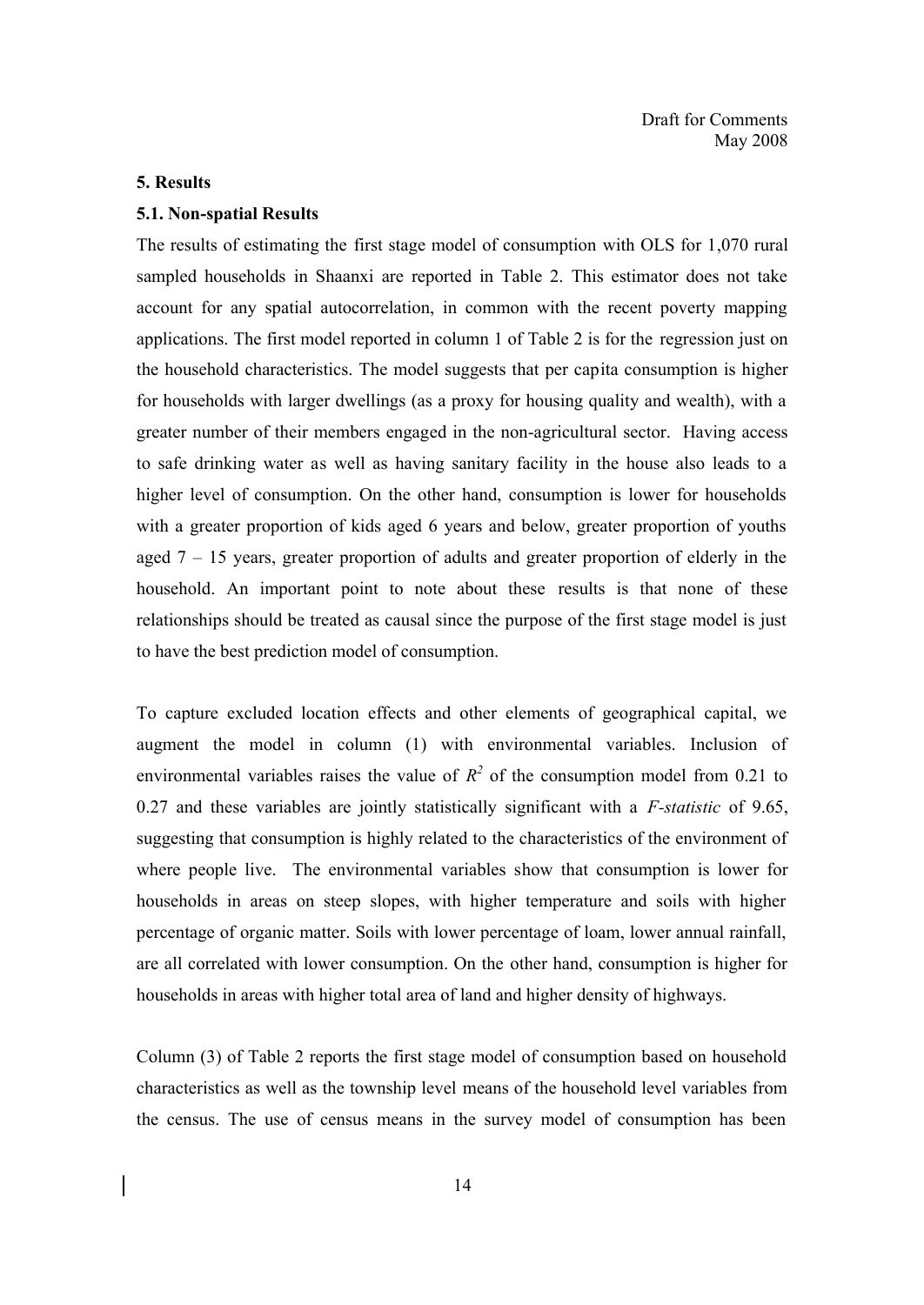recommended by Elbers et al. (2003) as a way to proxy for location-specific correlates of consumption, which can help to make the cluster specific variance  $h_c$  smaller and improve precision of the second stage predictions. This model has an  $R^2$  of 0.25, as compared with 0.21 for the model in column (1) that is without the census means but otherwise has the same variables. However, many of the added variables are statistically insignificant. The coefficients on most of the household variables that were already in the model generally maintain their size and significance.

The last column of Table 2 reports the results of augmenting the model with household characteristics with environmental variables and means of the census variables. Most of the household characteristics in this model maintain the same sign as they had in the model estimated only on household variables (i.e. the model reported in column (1)). However, the inclusion of the location variables (both environmental and census means) reduces the size and significance of the coefficient on housing area and dummy for households with access to safe drinking water, increases the significance of the coefficients on household members with college degree and engaged in non-agricultural activities as well as households having sanitary facility in the house. The inclusion of the township means of the census variables also alters the significance of the coefficients on log density of highway, percentage loam in the soil, log annual rainfall, percentage of organic matter, temperature and percentage of plain area.

Although most of the explanatory variables reported in Table 2 are statistically significant and have signs that are accord with expectations, however, such conclusions may be premature because the OLS estimates do not account for spatial autocorrelation. To test for spatial autocorrelation, a spatial weighting matrix is needed and in turn this requires a measure of distance between households. Latitude and longitude coordinates for each household were used to calculate this and the weighting matrix is based on inverse distance weights and a neighbourhood size of seventeen kilometres (i.e. the minimum feasible neighbourhood to prevent "islands" with no neighbours).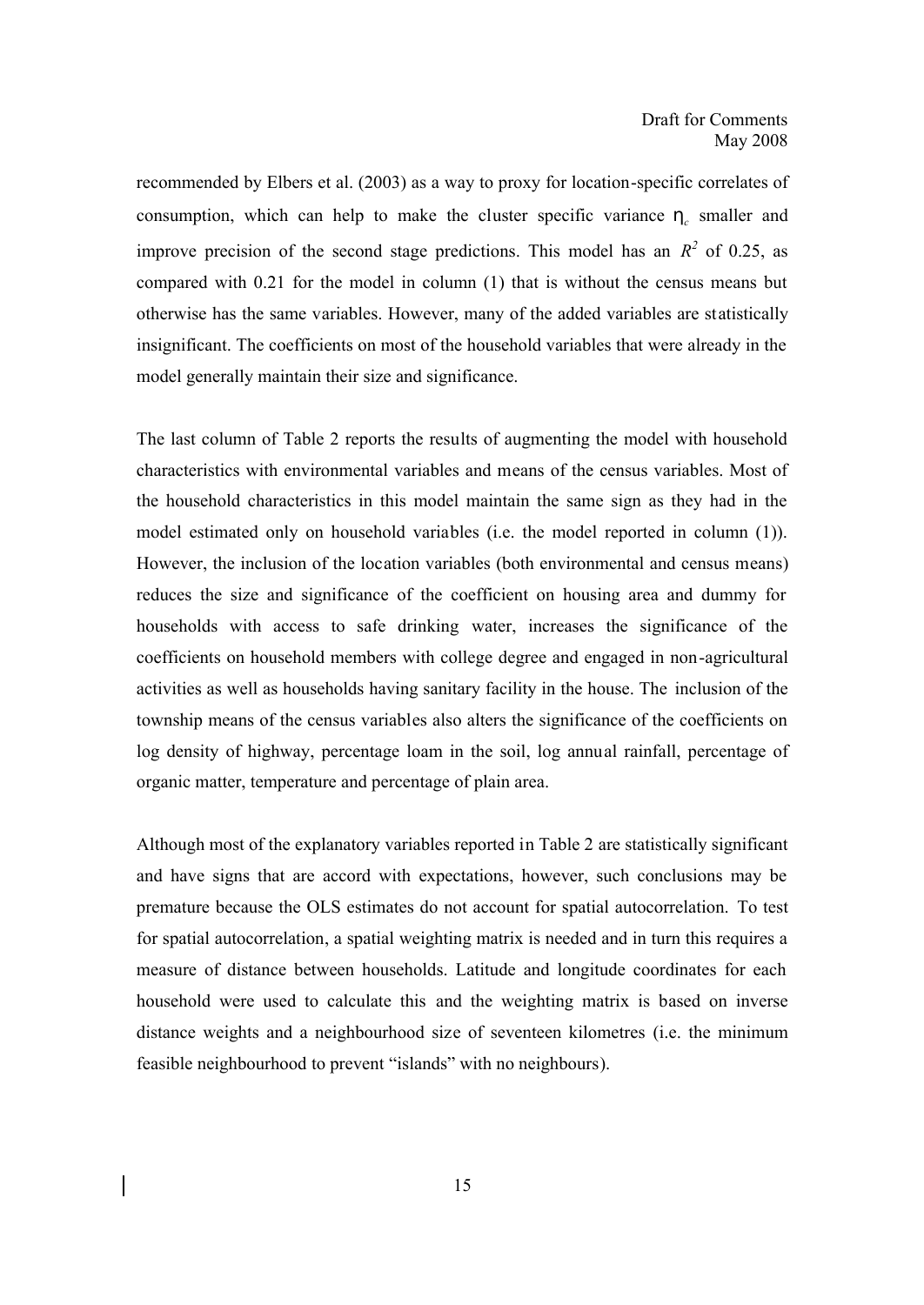To test for spatial autocorrelation in the OLS residuals of the consumption equation, both Moran's *I* statistic and several Lagrange Multiplier (LM) tests were used. These LM tests help choose between the two models that can cause spatial autocorrelated residuals: the spatial lag model and the spatial error model. With a spatial lag model, the consumption of each household is affected by the spatially weighted average of consumption of nearby households – even after controlling for observable factors that might be common for the households. In contrast to the spatial lag model, the spatial error model is based on the assumption that spatially-varying omitted factors show up in the model's disturbances, causing the disturbance for one observation to be correlated with a spatially weighted average of neighbouring disturbances.

Spatial autocorrelation diagnostics show that this type of spatial dependence is indeed present (Table 3). The Moran I statistic is statistically significant at 1 percent level. This is further confirmed by the significance of Lagrange Multiplier tests of spatial autocorrelation. This causes problem for the OLS estimator as the presence of correlated errors violates the Gauss-Markov assumption of uncorrelated random errors and more broadly the assumption of independence between observations. This indicates that the OLS is misspecified and that spatial effects should be included in the model. The much larger Lagrange Multiplier in the spatial error model indicates that this type of spatial dependence is more likely in the first stage of consumption model for rural hous eholds in Shaanxi.

#### **5.2. Spatial Regression Results**

Table 3 shows the results of regressing per capita consumption on three types of unrestricted exogenous variables (household characteristics, environmental variables and census means of household characteristics) using the general spatial model (SAC) as shown in equation (7). The first stage model of consumption explains from 23.3 percent of the variation in the model when basing just on household characteristics to 29.4 percent when the model is augmented with both the environmental variables and census means of household characteristics. As can be seen from the table, the spatial parameter corresponding to the spatial lag model ( *r* ) is statistically significant across 4 sets of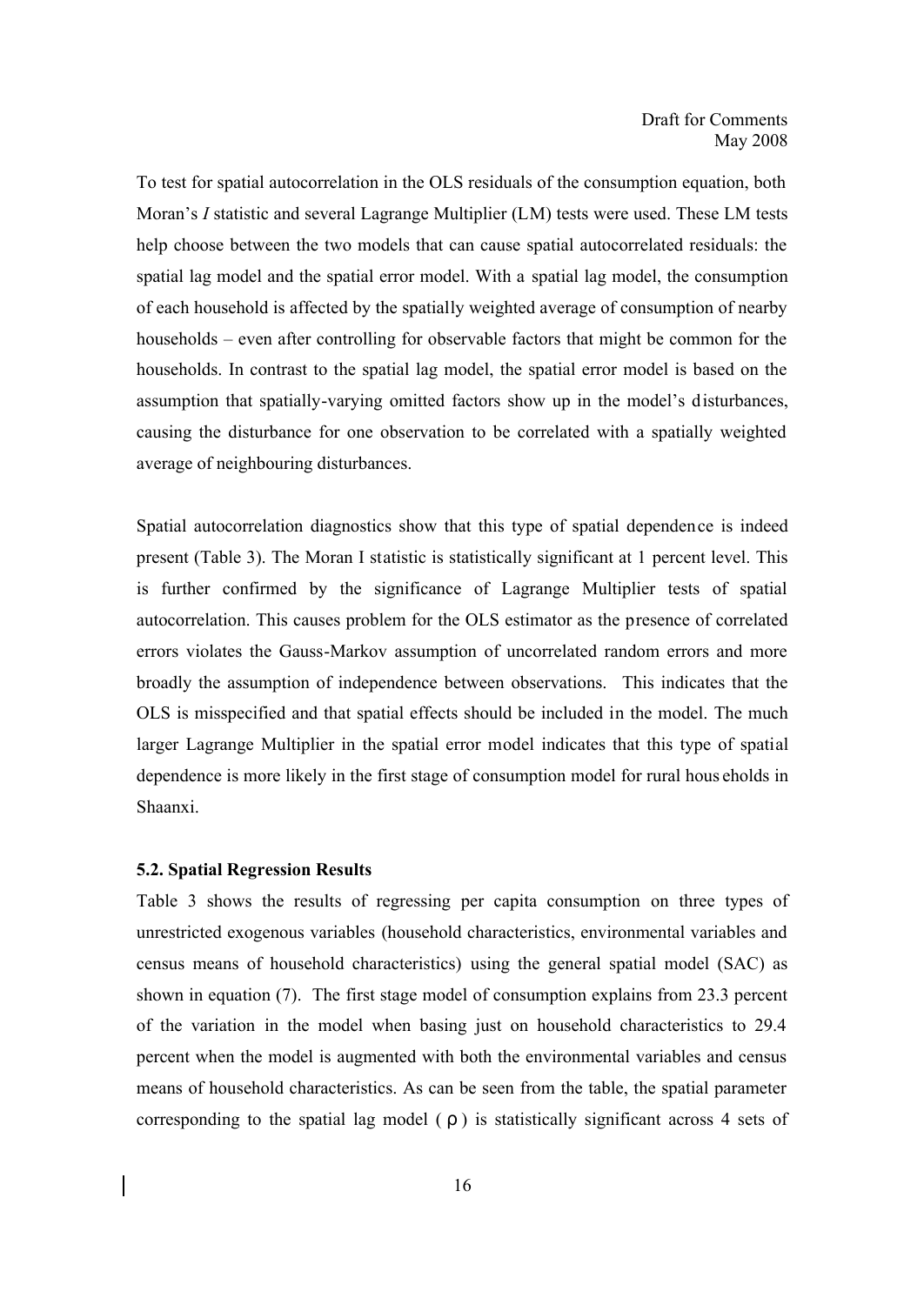estimation. The value of the correlation coefficient using only the household characteristics  $r = 0.59$  indicates that on average, a 10 percentage point increase in per capita consumption in a particular location will result in a 5.9 percentage point increase in the per capita consumption in a neighbouring location *ceteris paribus.* This seems to suggest a strong evidence of spill over effects in rural Shaanxi.

The results reported in Table 4 also allows one to assess which set of augmenting variables: census means or environmental variables have the most impact in soaking up unwanted spatial autocorrelation in poverty mapping methodology. According to our results, including environmental variables in the first stage model of consumption greatly reduces the spatial correlation by almost 60 percent ( $r_{hh} = 0.59$  *v.s.*  $r_{hh+env} = 0.24$ ). On the other hand, the reduction is rather minute (about 5.7 percent) if one augments the model with census means of household characteristics. This result suggesting that including environmental variables can be more effective to reduce the impact of the correlations to negligible levels in comparison to the advice suggested by ELL (2003) by introducing a variety of cluster means calculated from the census. Further evidence of this is reported in Table 3, where we fail to reject the null hypothesis of no spatial correlation in the model where both household characteristics and environmental variables are included in the analysis. In other words, the residual of the model with environmental va riables does not exhibit spatial autocorrelation compared to the OLS residual based on either household characteristics only or household characteristics augmented with census means.

Tables 5 and 6 contain results of the spatial error and spatial lag models. According to the maximum likelihood estimates, in the preferred spatial error specification *ls* are all statistically significant across four different models. The value of  $l = 0.125$  with a standard error of 0.01 for the model of per capita consumption based on household characteristics augmented with both environmental variables and census means of household characteristics indicates that the spatially weighted residual of consumption within a 17 kilometre radius is significantly associated with the residual of consumption for a particular household even after controlling for household characteristics and set of location attributes. According to these results, consumption is higher for households with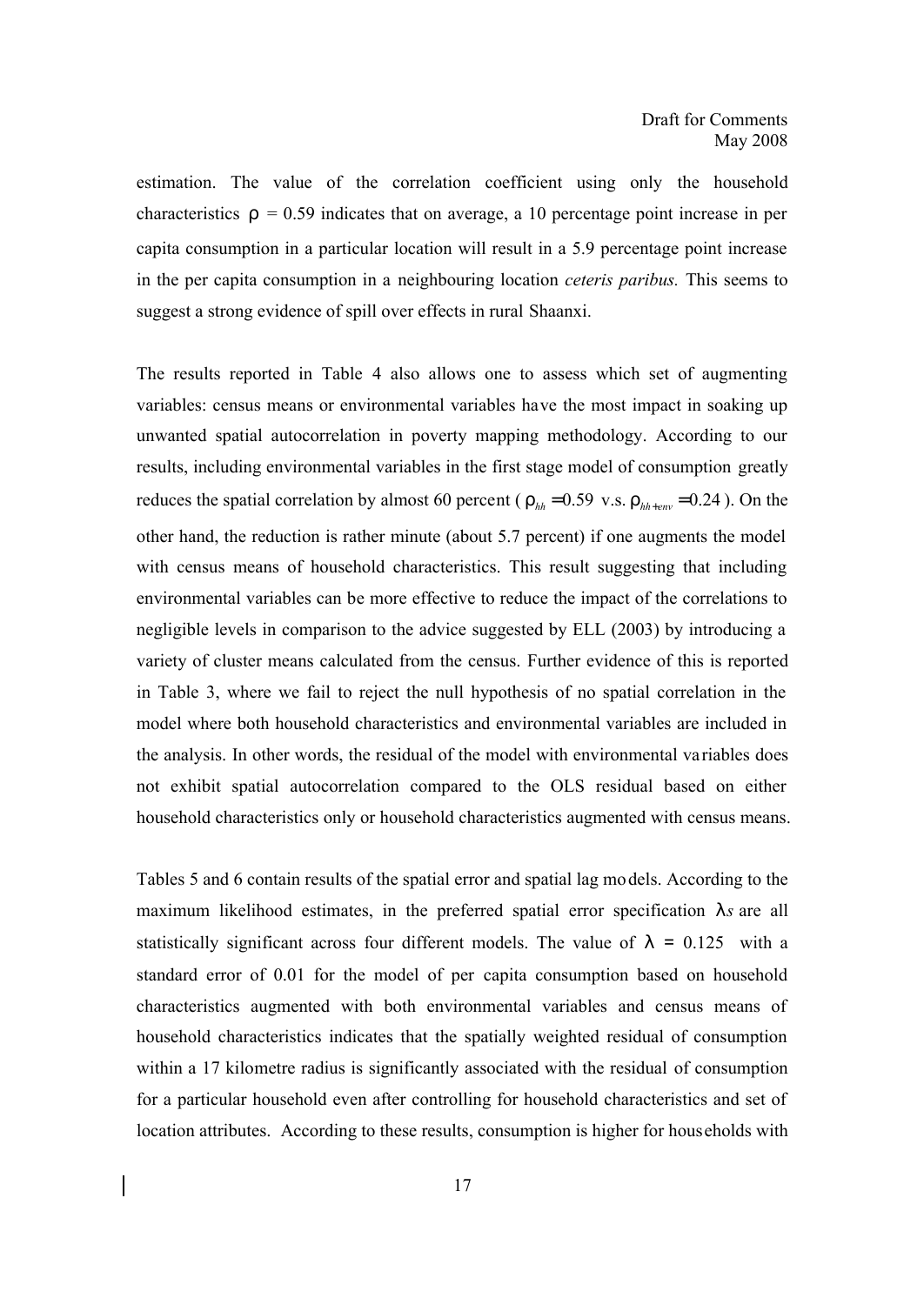a greater proportion of kids aged 6 years and below, youths aged  $7 - 14$ , adults aged 16-60 and elderly aged 60 years above. On the other hand, households with larger dwelling, having access to safe drinking water, having sanitary facility as well as larger members of households engaged in non-agricultural activities appear richer. When the spatial error model is used, standard errors are generally smaller than for the one in the OLS. The number of significant variables decreased after taking into account for spatial effects. Several of the environmental variables such as elevation and percentage of loam in the soil become statistically insignificant. This could signal the misleading effect spatial error autocorrelation may have on inference using OLS estimates.

#### **6. Conclusions**

In this paper, we take an explicit spatial econometric approach, which includes testing for the presence of spatial autocorrelation and estimating specifications that incorporate spatial dependence in the first stage of consumption model of the poverty mapping exercises. The alternative spatial econometric models are superior to the OLS estimates by virtue of lower standard errors and free from residual spatial autocorrelation. The significance of the spatial parameters indicates that the OLS model is mis-specified. Our results also seem to suggest that more robust inferences are likely to come from knowing actual distance between households, which in this sense are supportive of the growing use of GPS in household surveys (Gibson and McKenzie, 2007). In addition, we also found that to reduce the effect of spatial correlation in the data by inserting census means alone in the first stage regression model is not as efficient in soaking up unwanted spatial autocorrelation in comparison to include environmental variables into the analysis.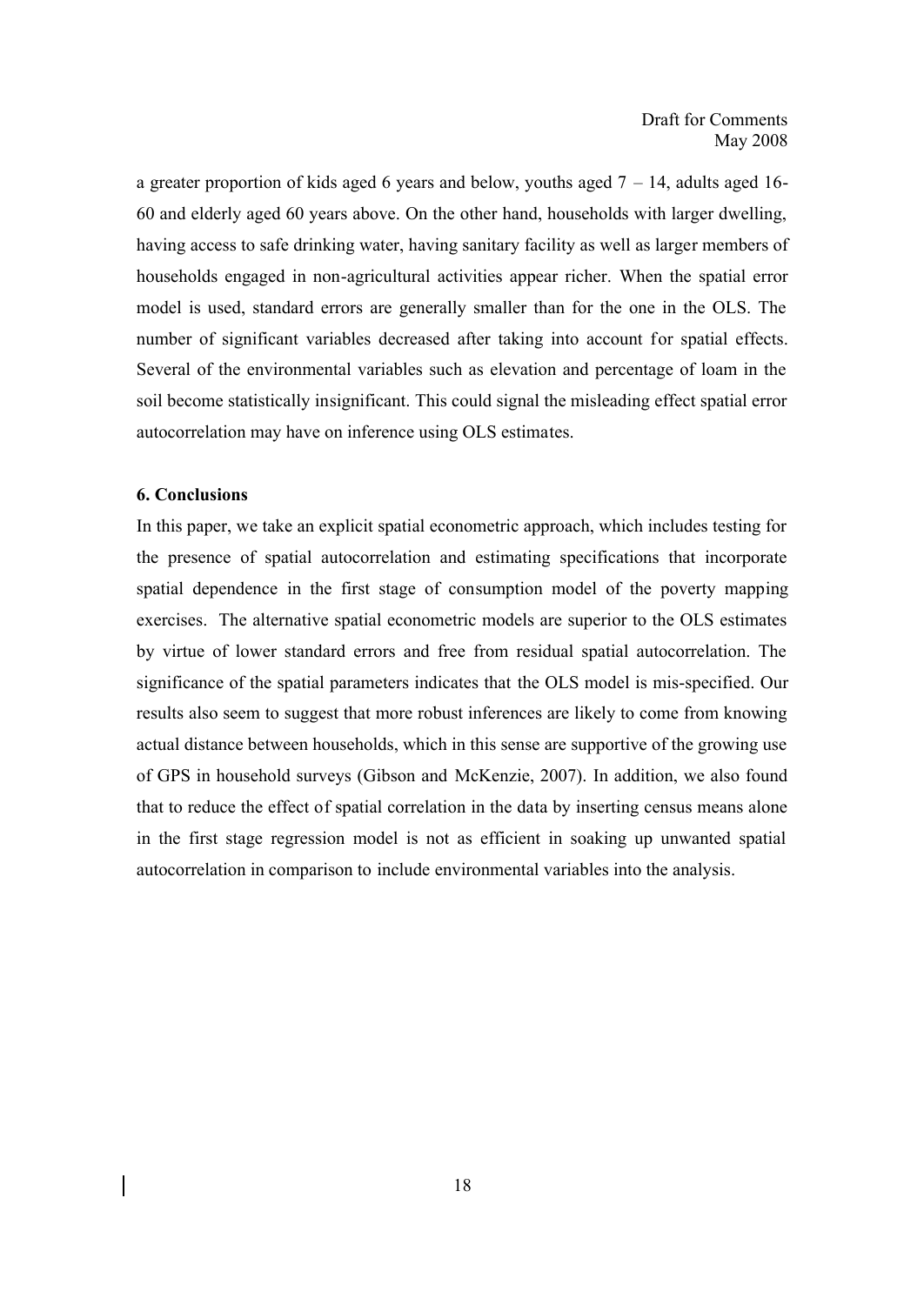### **References**

Anselin, L. (1988). *Spatial Econometrics: Methods and Models.* Kluwer Academic Publishers: Dordrecht.

Anselin, L. (2002). "Under the hood: Issues in the specification and interpretation of spatial regression models", *Agricultural Economics* 27(3): 247 – 267.

Anselin, L., Bera, A., Florax, R. and Yoon, M. (1996). "Simple diagnostic tests for spatial dependence", *Regional Science and Urban Economics*, 26(1): 77 – 104.

Anselin, L. and Bera, A. (1998). "Spatial dependence in linear regression models with an introduction to spatial econometrics" in Ullah, A. and Giles, D. (eds), *Handbook of Applied Economic Statistics.* Marcel Dekker: New York.

Banerjee, A., Deaton, A., Lustig, N. and Rogoff, K. (2006). "An evaluation of World Bank Research, 1998 – 2005" *mimeo* Washington, D.C.: World Bank

Elbers, C., Lanjouw, J., and Lanjouw, P. (2003). "Micro-level estimation of poverty and inequality", *Econometrica* 71(1): 355 – 364.

Elbers, C., Lanjouw, P., and Leitye, P. (2008). "Brazil within Brazil: Testing the poverty map methodology in Minas Gerais", *World Bank Policy Research Working Paper No. 4513.* World Bank: Washington, D.C.

Gibson, J. and McKenzie, D. (2007). "Using global positioning systems in household surveys for better economics and better policy", *World Bank Research Observer* 22(2):  $217 - 241$ .

Hentschel, J., Lanjouw, J., Lanjouw, P. and Poggi, J. (2000). "Combining census and survey data to trace the spatial dimensions of poverty: A case study of Ecuador", *World Bank Economic Review* 14(1): 147 – 65.

Tarozzi, A. and Deaton, A. (2007). "Using census and survey data to estimate poverty and inequality for small areas", *mimeo* Department of Economics, Duke University.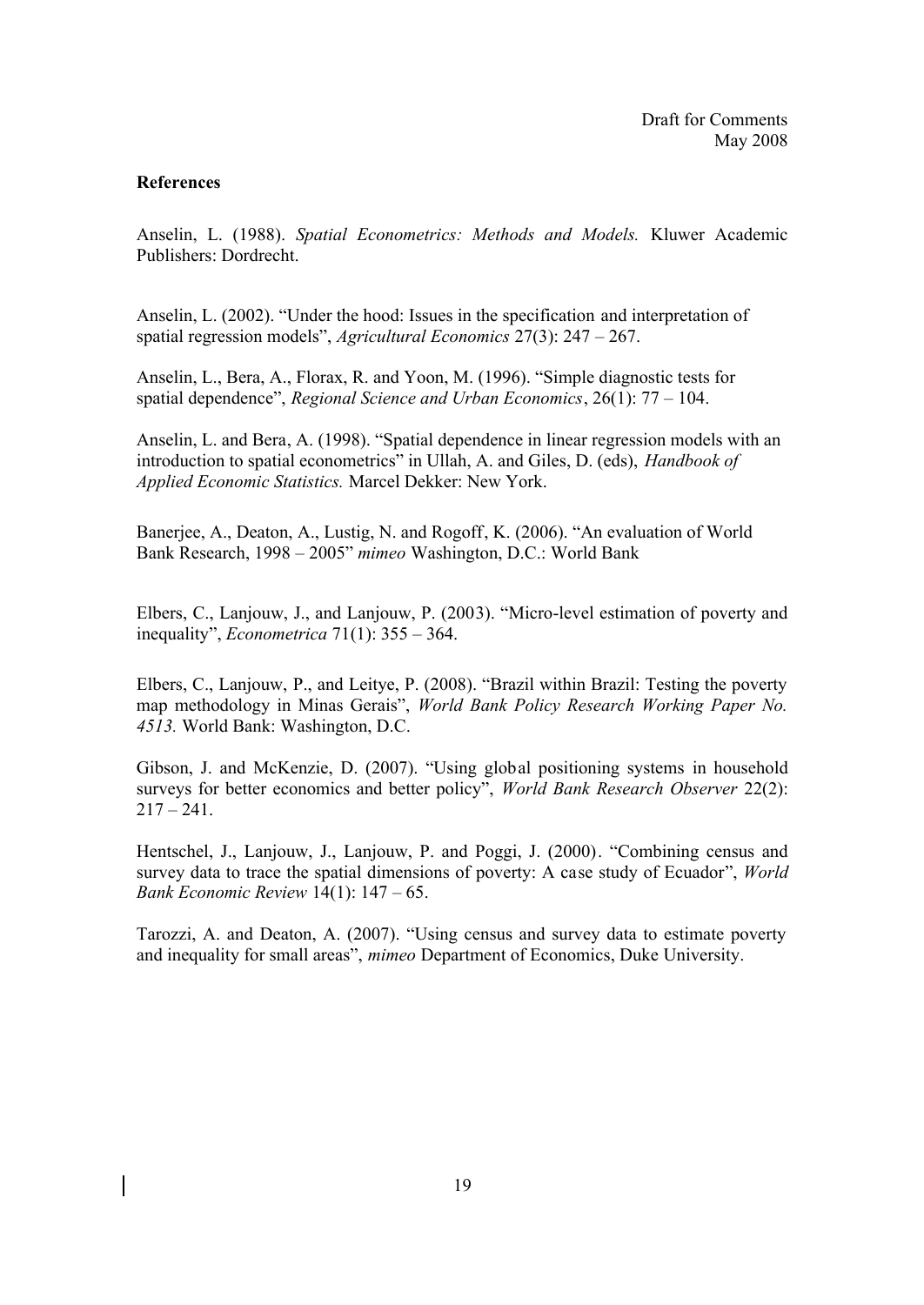

## **Figure 1.** Sampled Counties and Townships in the Rural Household Income and Expenditure Survey for Shaanxi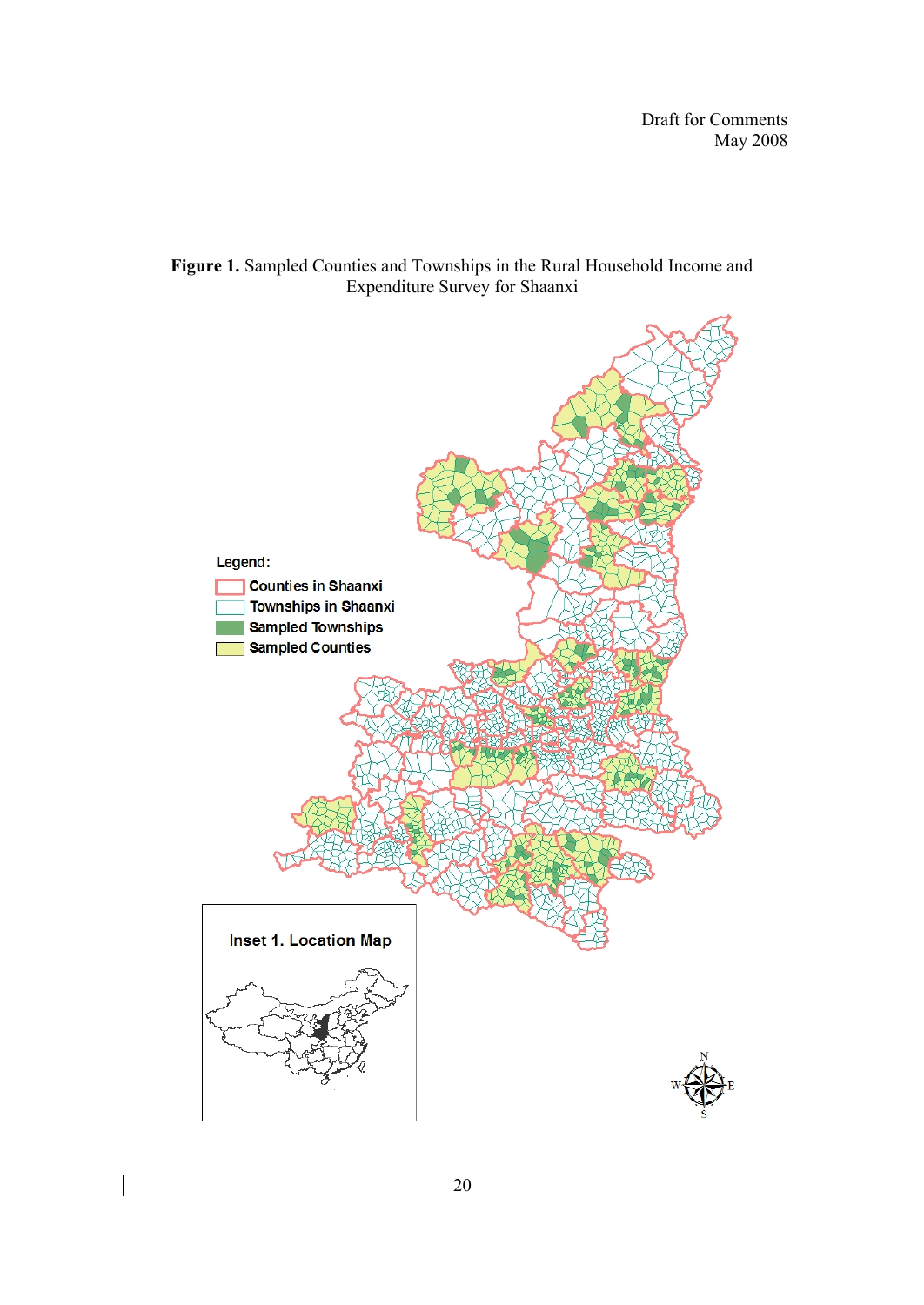



 $\overline{\phantom{a}}$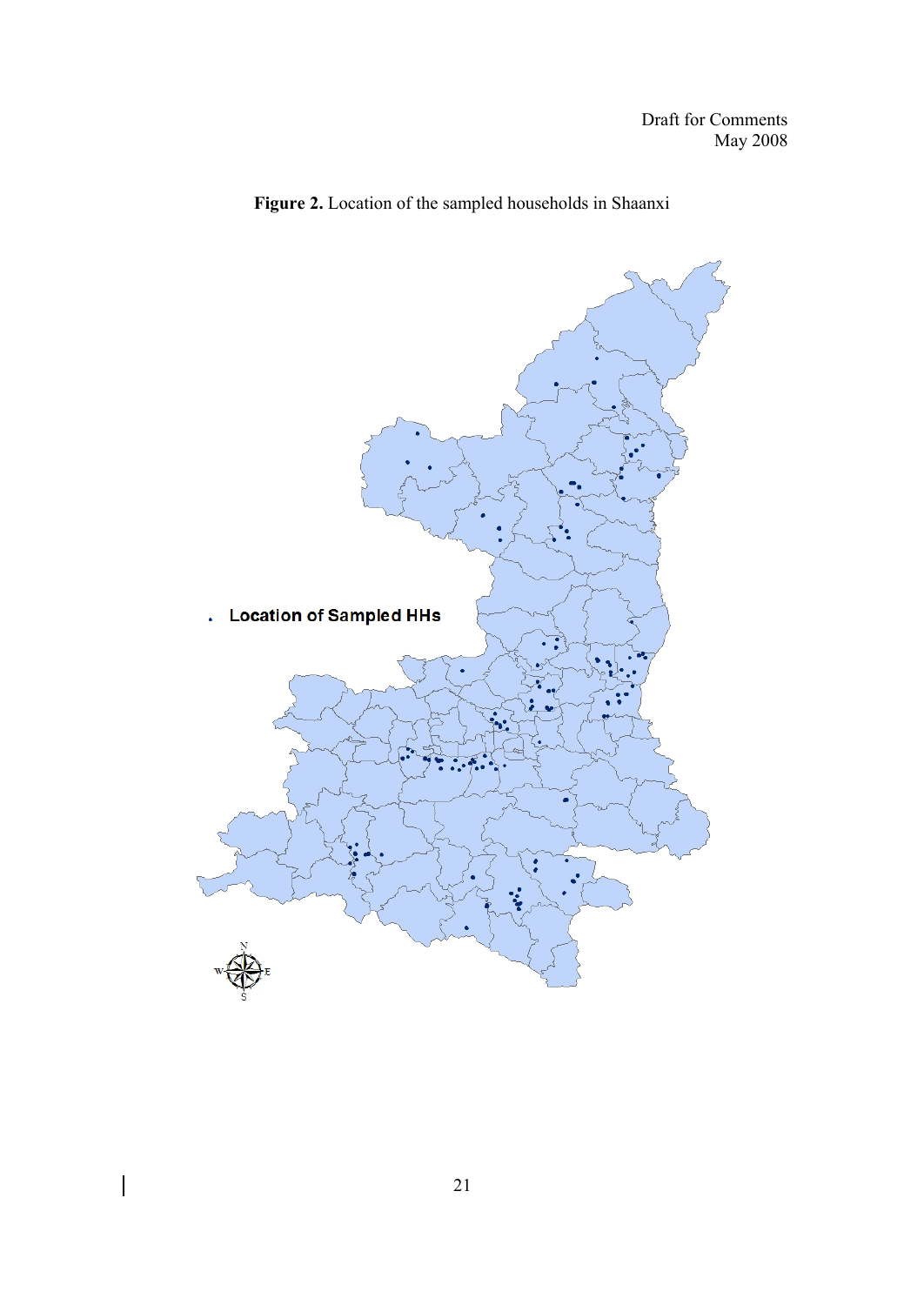|                                                      | Survey<br>Mean<br>Sample |          | Population | Census<br>Mean |
|------------------------------------------------------|--------------------------|----------|------------|----------------|
|                                                      |                          |          |            |                |
| <b>Welfare Indicator(s)</b>                          |                          |          |            |                |
| Per capita expenditure                               | <b>HIES</b>              | 1,090.68 | n.a.       | n.a.           |
| <b>Demographic Characteristics</b>                   |                          |          |            |                |
| Number of persons aged 6 and below                   | <b>HIES</b>              | 0.24     | Census     | 0.29           |
| Number of persons between $7 & 15$ years of age      | <b>HIES</b>              | 0.98     | Census     | 0.79           |
| Number of persons between 16 $\&$ 60 years of age    | <b>HIES</b>              | 2.88     | Census     | 2.27           |
| Number of persons aged 61 and above                  | <b>HIES</b>              | 0.27     | Census     | 0.37           |
| <b>Education Characteristics</b>                     |                          |          |            |                |
| # of labor force in HH completed primary school      | <b>HIES</b>              | 0.75     | Census     | 0.84           |
| # of labor force in HH completed junior high school  | <b>HIES</b>              | 1.25     | Census     | 1.06           |
| # of labor force in HH completed senior high school  | <b>HIES</b>              | 0.29     | Census     | 0.21           |
| # of labor force in HH completed vocational school   | <b>HIES</b>              | 0.03     | Census     | 0.04           |
| # of labor force in HH with college degree and above | <b>HIES</b>              | 0.01     | Census     | 0.01           |
| <b>Dweling Characteristics</b>                       |                          |          |            |                |
| Housing area (in square meter)                       | <b>HIES</b>              | 101.23   | Census     | 118.01         |
| Brick house (dummy = $1$ ; 0 otherwise)              | <b>HIES</b>              | 0.52     | Census     | 0.55           |
| Household uses LPG as main source of cooking         |                          |          |            |                |
| $(dummy = 1; 0 otherwise)$                           | <b>HIES</b>              | 0.01     | Census     | 0.02           |
| Household economic activities                        |                          |          |            |                |
| Number of household members engage in non-           |                          |          |            |                |
| agriculture activities                               | <b>HIES</b>              | 0.57     | Census     | 0.38           |
| Geophysical variable(s) at county level              |                          |          |            |                |
| Total areas of land                                  | Geo                      | 249,641  | Geo        | 219,993        |
| Percentage of plain area                             | Geo                      | 0.16     | Geo        | 0.17           |
| Percentage of loam in the soil                       | Geo                      | 0.29     | Geo        | 0.30           |
| Percentage of organic matter                         | Geo                      | 0.63     | Geo        | 0.75           |
| Annual rainfall                                      | Geo                      | 650.06   | Geo        | 681.85         |
| Temperature                                          | Geo                      | 10.08    | Geo        | 10.18          |
| Density of highway in m/1000 ha (log)                | Geo                      | 9.2      | Geo        | 11.00          |
| Slope (log)                                          | Geo                      | 0.99     | Geo        | 1.07           |
| Elevation (log)                                      | Geo                      | 6.83     | Geo        | 6.81           |

# **Table 1**. Availability of data and sources

 $\overline{\phantom{a}}$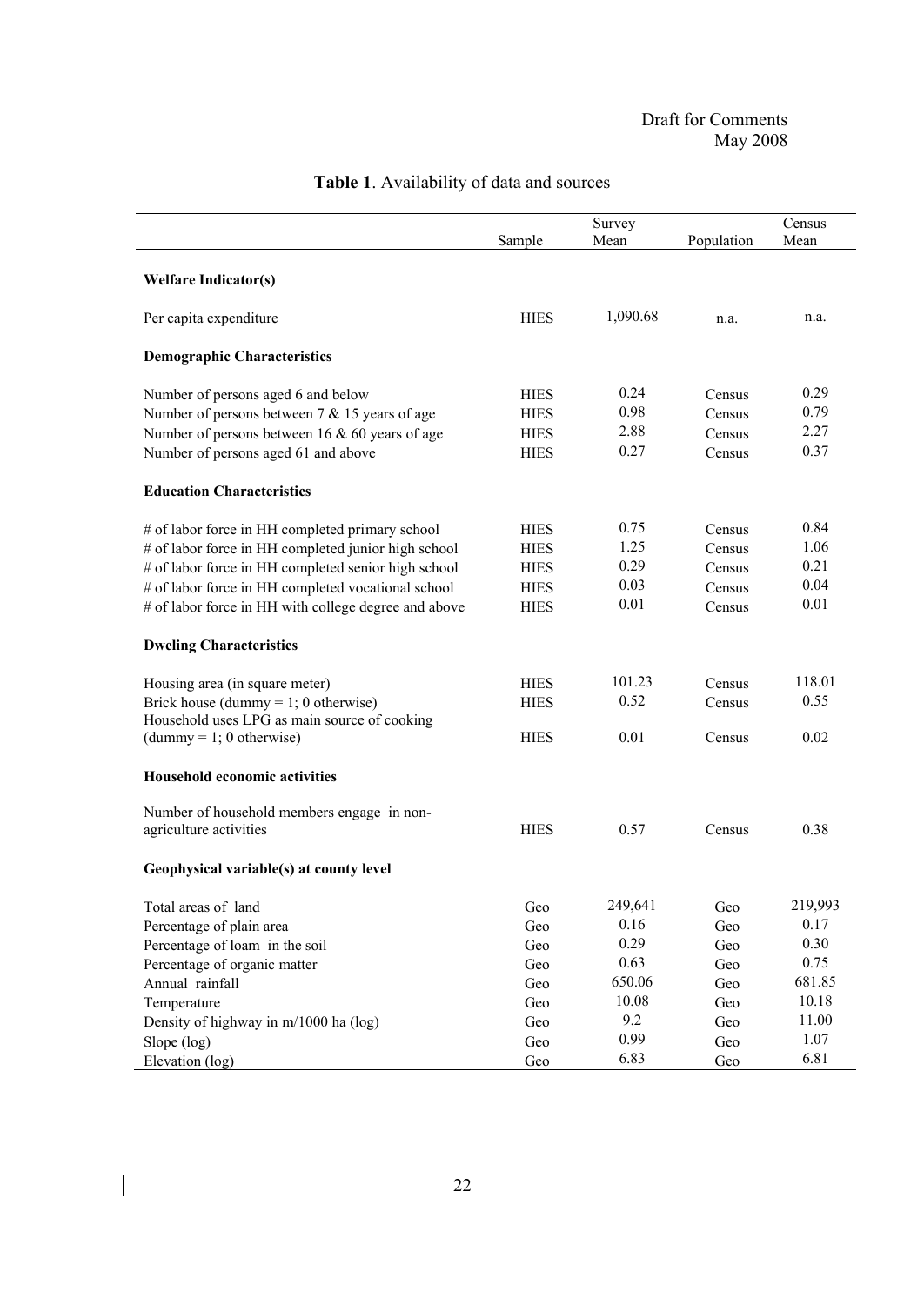| Variable                                                         | (1)         | (2)         | (3)         | (4)       |
|------------------------------------------------------------------|-------------|-------------|-------------|-----------|
| <b>Household Level Characteristics</b>                           |             |             |             |           |
| # HH members age <6                                              | $-0.290***$ | $-0.341***$ | $-0.305***$ | $-0.303*$ |
|                                                                  | (0.043)     | (0.040)     | (0.043)     | (0.042)   |
| # HH members age 7 - 15 years                                    | $-0.095***$ | $-0.118***$ | $-0.108***$ | $-0.103*$ |
|                                                                  | (0.023)     | (0.023)     | (0.023)     | (0.023)   |
| # HH members age 16 - 60 years                                   | $-0.064***$ | $-0.122***$ | $-0.078***$ | $-0.080*$ |
|                                                                  | (0.027)     | (0.026)     | (0.028)     | (0.028)   |
| # HH members age > 60 years                                      | $-0.224**$  | $-0.223***$ | $-0.219***$ | $-0.232*$ |
|                                                                  | (0.035)     | (0.035)     | (0.035)     | (0.034)   |
| # HH members completed primary school                            | $-0.163***$ | $-0.093***$ | $-0.142***$ | $-0.134*$ |
|                                                                  | (0.034)     | (0.033)     | (0.034)     | (0.033)   |
| # HH members completed junior high school                        | $-0.064**$  | $-0.028$    | $-0.056*$   | $-0.055*$ |
|                                                                  | (0.031)     | (0.031)     | (0.033)     | (0.032)   |
| # HH members completed senior high school                        | 0.005       | 0.063       | $-0.004$    | 0.006     |
|                                                                  | (0.044)     | (0.044)     | (0.045)     | (0.044)   |
| # HH members completed vocational degree                         | 0.166       | 0.157       | 0.205       | 0.140     |
|                                                                  | (0.119)     | (0.115)     | (0.117)     | (0.115)   |
| # HH members with college degree and above                       | 0.238       | $0.291*$    | $0.224*$    | $0.261*$  |
|                                                                  | (0.178)     | (0.173)     | (0.177)     | (0.173)   |
| Housing area (meter square)                                      | $0.003***$  | $0.003***$  | 0.002       | 0.003     |
|                                                                  | (0.000)     | (0.000)     | (0.000)     | (0.000)   |
| HH uses LPG as main cooking fuel (dummy = $1$ ; 0 otherwise)     | 0.398       | 0.230       | $0.391***$  | 0.398     |
|                                                                  | (0.374)     | (0.365)     | (0.371)     | (0.363)   |
| House made of brick (dummy = $1$ ; 0 otherwise)                  | 0.051       | $0.103**$   | $-0.015$    | 0.000     |
|                                                                  | (0.041)     | (0.044)     | (0.046)     | (0.056)   |
| HH has access to safe drinking water (dummy $= 1$ ; 0 otherwise) | $0.176***$  | 0.066       | $0.149***$  | $0.077*$  |
|                                                                  | (0.041)     | (0.044)     | (0.043)     | (0.044)   |
| HH has toilet facility in the house (dummy $= 1$ ; 0 otherwise)  | $0.191***$  | $0.220***$  | $0.297***$  | $0.284*$  |
|                                                                  | (0.048)     | (0.054)     | (0.052)     | (0.062)   |
| # HH members engaged in non-agricultural activities              | $0.119***$  | $0.113***$  | $0.131***$  | $0.124*$  |
|                                                                  | (0.030)     | (0.029)     | (0.031)     | (0.031)   |
| <b>Environmental Variables</b>                                   |             |             |             |           |
| Total area of land                                               |             | 0.054       |             | $0.152*$  |
|                                                                  |             | (0.054)     |             | (0.078)   |
| Elevation (log)                                                  |             | $0.172*$    |             | 0.185     |
|                                                                  |             | (0.104)     |             | (0.112)   |
| Density of highway (log)                                         |             | $0.035*$    |             | 0.047     |
|                                                                  |             | (0.007)     |             | (0.008)   |
| % loam in the soil                                               |             | $0.005***$  |             | $0.012*$  |
|                                                                  |             | (0.005)     |             | (0.006)   |

# **Table 2.** First Stage Regression Model of Per Capita Expenditure (OLS)

23

 $\begin{array}{c} \hline \end{array}$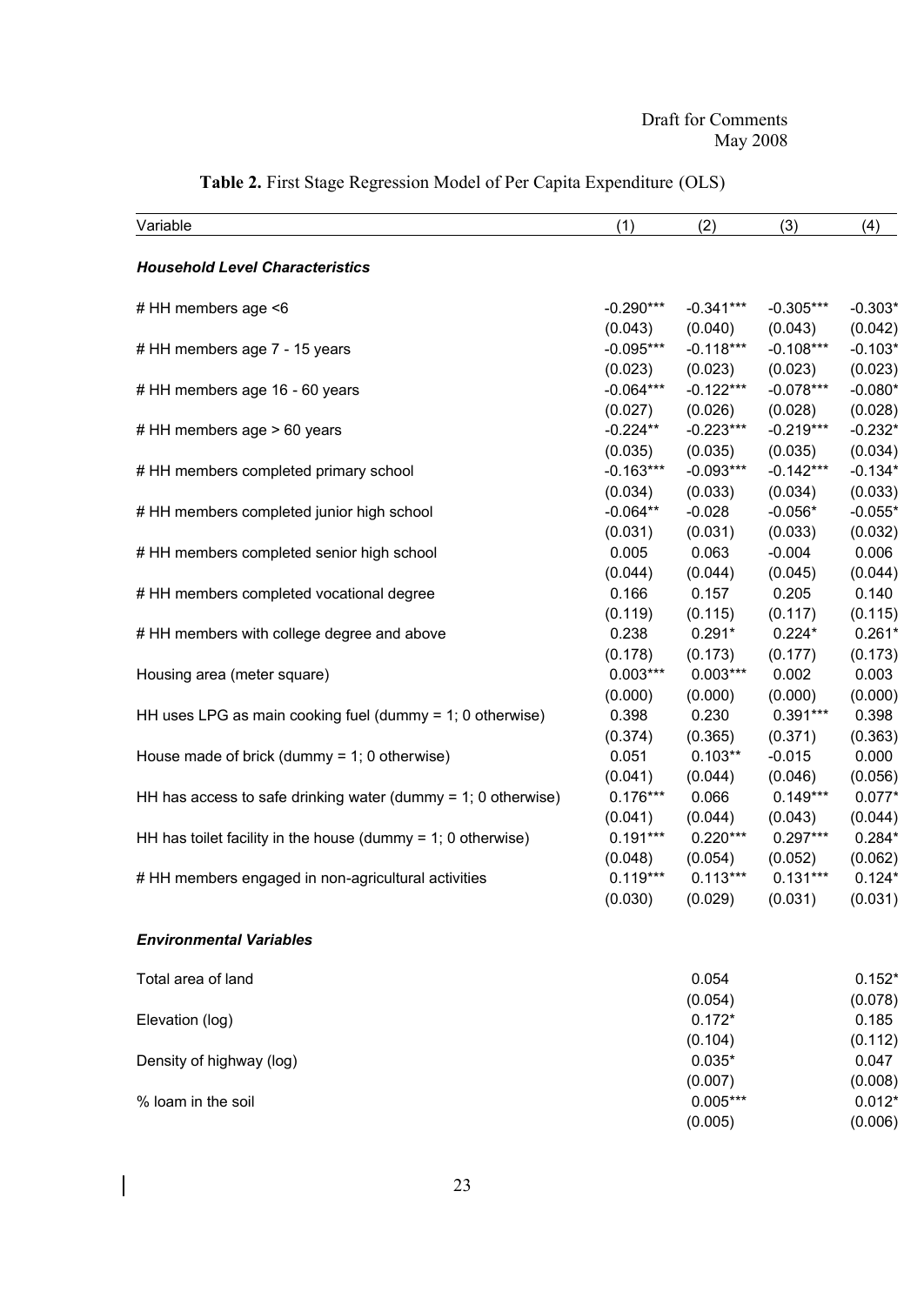| May 2008    |                    |  |
|-------------|--------------------|--|
| $0.660***$  | $0.809*$           |  |
| (0.120)     | (0.170)            |  |
| $-0.163***$ | $-0.103*$          |  |
| (0.054)     | (0.063)            |  |
| $-0.422**$  | $-0.612$           |  |
| (0.090)     | (0.109)            |  |
| $-0.065***$ | $-0.066*$          |  |
| (0.017)     | (0.020)            |  |
| $0.083***$  | $0.126*$           |  |
| (0.088)     | (0.101)            |  |
|             | Draft for Comments |  |

### *Census Means at Township Level*

| # of kids in the household                                           |          |           | 0.360       | $-0.021$  |
|----------------------------------------------------------------------|----------|-----------|-------------|-----------|
|                                                                      |          |           | (0.240)     | (0.257)   |
| # of youths in the household                                         |          |           | $-0.196$    | $-0.355*$ |
|                                                                      |          |           | (0.132)     | (0.137)   |
| # of adults in the household                                         |          |           | $0.427***$  | 0.029     |
|                                                                      |          |           | (0.151)     | (0.163)   |
| # of elderly in the household                                        |          |           | 0.169       | $0.472*$  |
|                                                                      |          |           | (0.256)     | (0.269)   |
| # HH members completed primary school                                |          |           | $-0.042$    | $-0.005$  |
|                                                                      |          |           | (0.146)     | (0.160)   |
| # HH members completed junior high school                            |          |           | $-0.123$    | 0.068     |
|                                                                      |          |           | (0.127)     | (0.149)   |
| # HH members completed senior high school                            |          |           | $-0.127$    | $-0.287$  |
|                                                                      |          |           | (0.259)     | (0.282)   |
| # HH members completed vocational degree                             |          |           | 0.866       | $-0.310$  |
|                                                                      |          |           | (0.642)     | (0.665)   |
| # HH members with college degree and above                           |          |           | 0.360       | 0.507     |
|                                                                      |          |           | (0.562)     | (0.564)   |
| Housing area (meter square)                                          |          |           | $-0.002$    | $-0.003*$ |
|                                                                      |          |           | (0.001)     | (0.001)   |
| House made of brick (dummy = $1$ ; 0 otherwise)                      |          |           | $0.209*$    | $0.421*$  |
|                                                                      |          |           | (0.093)     | (0.118)   |
| # HH members engaged in nonagricultural activities                   |          |           | $-0.018**$  | 0.089     |
|                                                                      |          |           | (0.097)     | (0.106)   |
| Married Household Head (dummy = 1; 0 otherwise)                      |          |           | $0.827*$    | $0.854*$  |
|                                                                      |          |           | (0.458)     | (0.465)   |
| 3 generations living under the same roof (dummy $= 1$ ; 0 otherwise) |          |           | $-6.206***$ | $-5.056*$ |
|                                                                      |          |           | (2.280)     | (2.447)   |
| Constant                                                             | 6.703*** | $2.074**$ | $5.247***$  | $-0.910$  |
|                                                                      | (0.090)  | (1.240)   | (0.417)     | (1.445)   |
| Number of observations                                               | 1070     | 1070      | 1070        | 1070      |
| R-squared                                                            | 0.211    | 0.267     | 0.247       | 0.291     |

Note: \*\*\* significant at 1%; \*\* significant at 5%; \* significant at 10%

 $\overline{\phantom{a}}$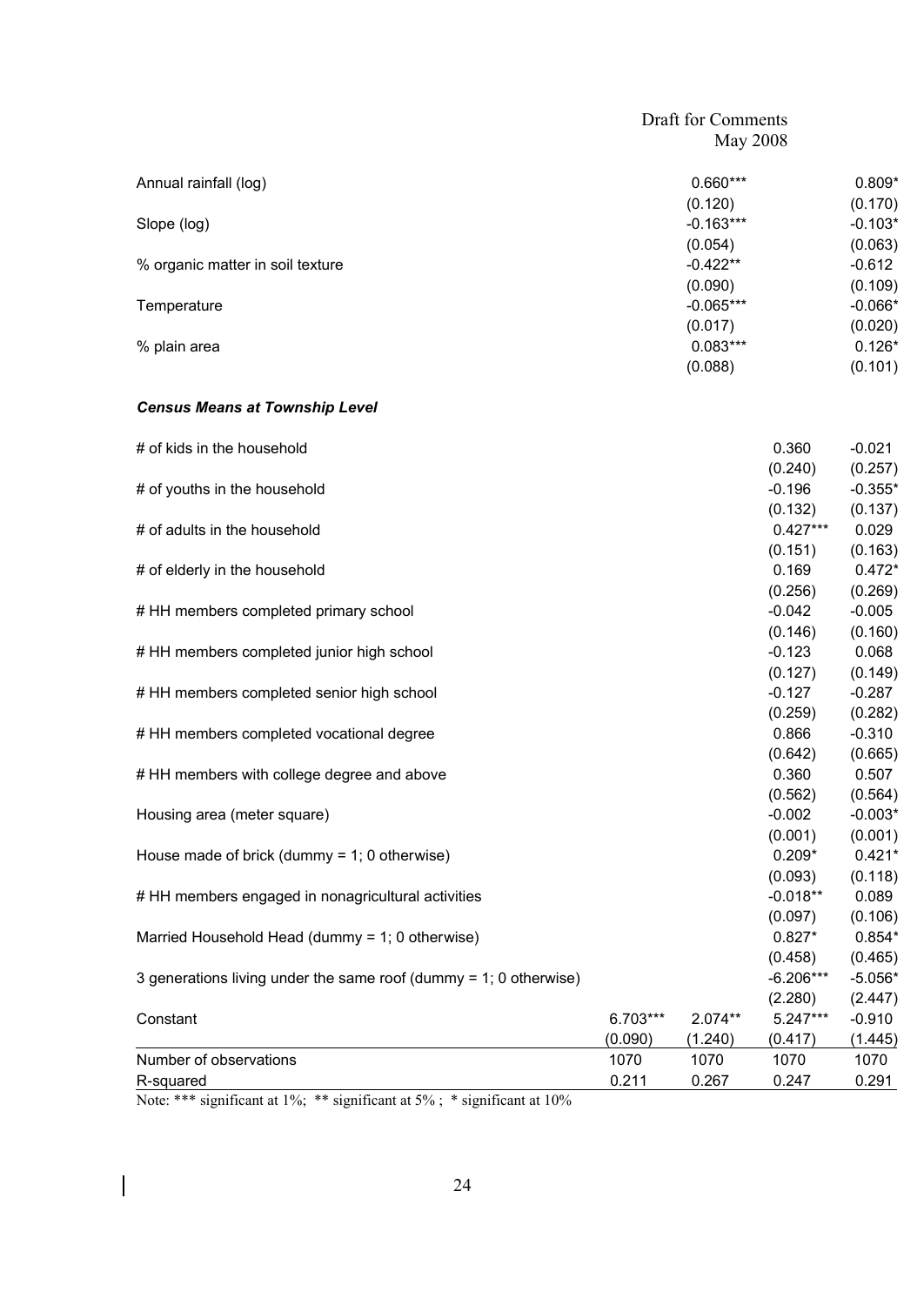| Model                                                                                                          | Moran's I              | $LM_r$              | LМ                 |
|----------------------------------------------------------------------------------------------------------------|------------------------|---------------------|--------------------|
| <b>Household Characteristics</b>                                                                               |                        | 9 895*** 103 239*** | 82 101***          |
| Household Characteristics + Environmental Variables                                                            | $2.267*$               | 1.513               | 1.132              |
| Household Characteristics + Census Means<br>Household Characteristics + Environmental Variables + Census Means | $7.365***$<br>$1.708*$ | $-1711$<br>1 288    | 29.997***<br>0.154 |

## **Table 3. Tests for Spatial Autocorrelation in the OLS residuals of the First Stage Consumption Model**

Note: \*\*\* significant at 1%; \*\* significant at 5%; \* significant at 10%

 $\overline{\phantom{a}}$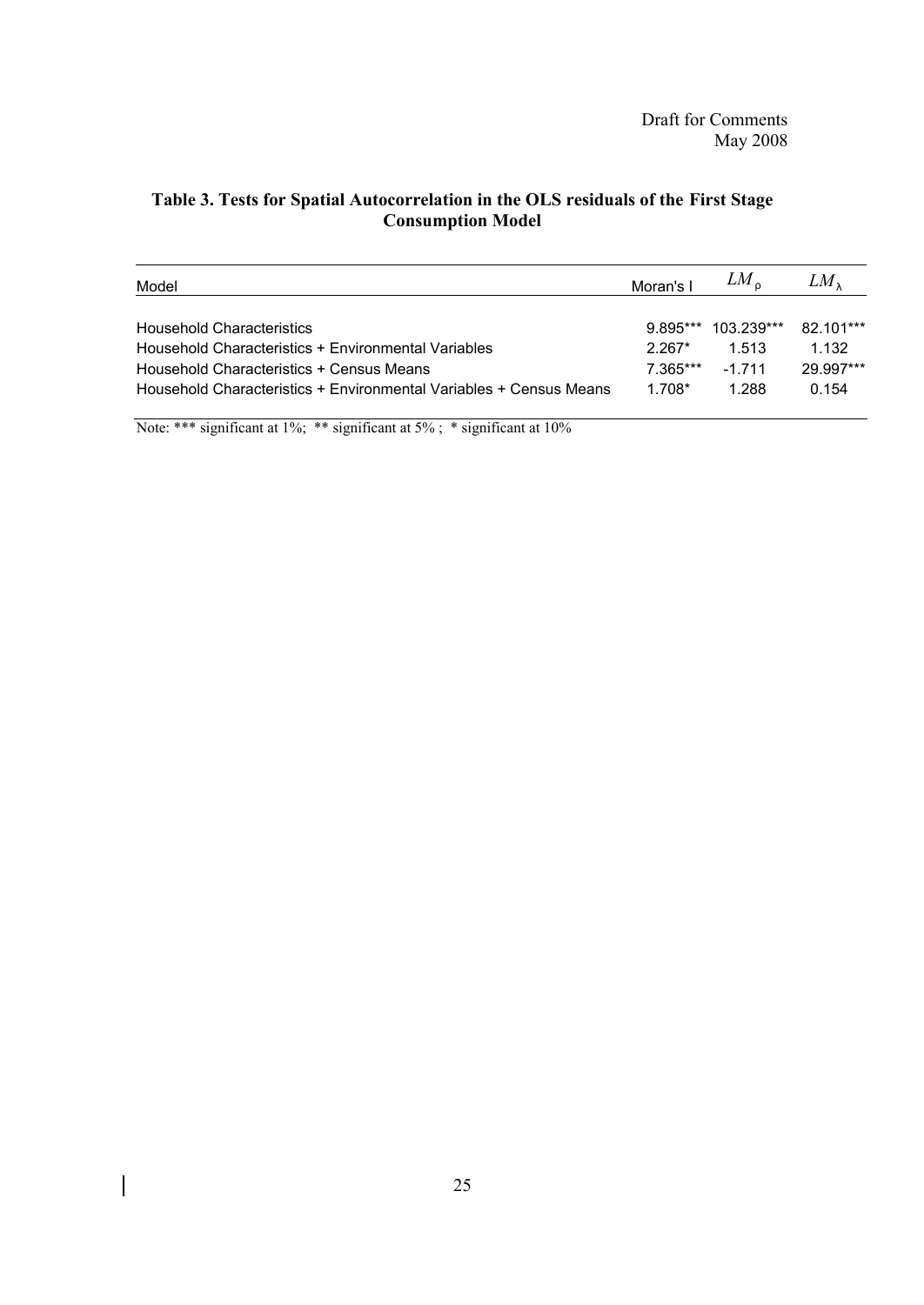| <b>Variable</b>                                                  | (1)                    | (2)                    | (3)                    | (4)                   |
|------------------------------------------------------------------|------------------------|------------------------|------------------------|-----------------------|
|                                                                  |                        |                        |                        |                       |
| <b>Household Level Characteristics</b>                           |                        | $-0.331***$            |                        |                       |
| # HH members age <6                                              | $-0.288***$            |                        | $-0.313***$            | $-0.308$              |
|                                                                  | (0.042)<br>$-0.086***$ | (0.041)                | (0.043)<br>$-0.102***$ | (0.042)               |
| # HH members age 7 - 15 years                                    |                        | $-0.118***$            |                        | $-0.103$              |
|                                                                  | (0.022)                | (0.023)                | (0.023)                | (0.023)               |
| # HH members age 16 - 60 years                                   | $-0.059**$             | $-0.117***$            | $-0.077***$            | $-0.079$              |
|                                                                  | (0.027)<br>$-0.222***$ | (0.026)<br>$-0.224***$ | (0.028)<br>$-0.215***$ | (0.028)               |
| # HH members age > 60 years                                      |                        |                        |                        | $-0.229$              |
|                                                                  | (0.034)                | (0.035)                | (0.034)                | (0.034)               |
| # HH members completed primary school                            | $-0.153***$            | $-0.095***$            | $-0.135$               | $-0.133$              |
|                                                                  | (0.033)                | (0.033)                | (0.034)                | (0.033)               |
| # HH members completed junior high school                        | $-0.088**$             | $-0.038**$             | $-0.073$               | $-0.061$ <sup>*</sup> |
|                                                                  | (0.031)                | (0.031)<br>0.048       | (0.033)                | (0.032)               |
| # HH members completed senior high school                        | $-0.022$               |                        | $-0.010$               | 0.002                 |
|                                                                  | (0.043)                | (0.045)                | (0.045)                | (0.045)               |
| # HH members completed vocational degree                         | 0.148                  | 0.152                  | 0.178                  | 0.137                 |
|                                                                  | (0.117)                | (0.115)                | (0.117)                | (0.115)               |
| # HH members with college degree and above                       | 0.255                  | 0.273                  | 0.225                  | 0.247                 |
|                                                                  | (0.176)                | (0.174)                | (0.175)                | (0.173)               |
| Housing area (meter square)                                      | $0.003***$             | $0.003***$             | $0.003***$             | 0.003'                |
|                                                                  | (0.000)                | (0.000)                | (0.000)                | (0.000)               |
| HH uses LPG as main cooking fuel (dummy = 1; 0 otherwise)        | 0.301                  | 0.218                  | 0.352                  | 0.385                 |
|                                                                  | (0.369)                | (0.365)                | (0.368)                | (0.363)               |
| House made of brick (dummy = $1$ ; 0 otherwise)                  | 0.023                  | $0.099**$              | $-0.015$               | 0.004                 |
|                                                                  | (0.040)                | (0.044)                | (0.046)                | (0.047)               |
| HH has access to safe drinking water (dummy $= 1$ ; 0 otherwise) | $0.145***$             | $0.076*$               | $0.142***$             | 0.087                 |
|                                                                  | (0.040)                | (0.044)                | (0.043)                | (0.045)               |
| HH has toilet facility in the house (dummy $= 1$ ; 0 otherwise)  | $0.167***$             | $0.196***$             | $0.275***$             | 0.271                 |
|                                                                  | (0.046)                | (0.054)                | (0.051)                | (0.062)               |
| # HH members engaged in non-agricultural activities              | $0.141***$             | $0.124***$             | $0.144***$             | 0.129                 |
|                                                                  | (0.029)                | (0.029)                | (0.031)                | (0.031)               |
| <b>Environmental Variables</b>                                   |                        |                        |                        |                       |
| Total area of land                                               |                        | 0.078                  |                        | 0.165                 |
|                                                                  |                        | (0.053)                |                        | (0.077)               |
| Elevation (log)                                                  |                        | 0.152                  |                        | 0.166                 |
|                                                                  |                        | (0.105)                |                        | (0.113)               |
| Density of highway (log)                                         |                        | $0.030***$             |                        | 0.040                 |
|                                                                  |                        | (0.007)                |                        | (0.009)               |
| % loam in the soil                                               |                        | 0.003                  |                        | 0.010                 |
|                                                                  |                        | (0.005)                |                        | (0.006)               |
| Annual rainfall (log)                                            |                        | $0.538***$             |                        | 0.659                 |
|                                                                  |                        | (0.126)                |                        | (0.180)               |

**Table 4.** First Stage Regression Model of Per Capita Expenditure (General Spatial Model)

 $\overline{\mathbf{I}}$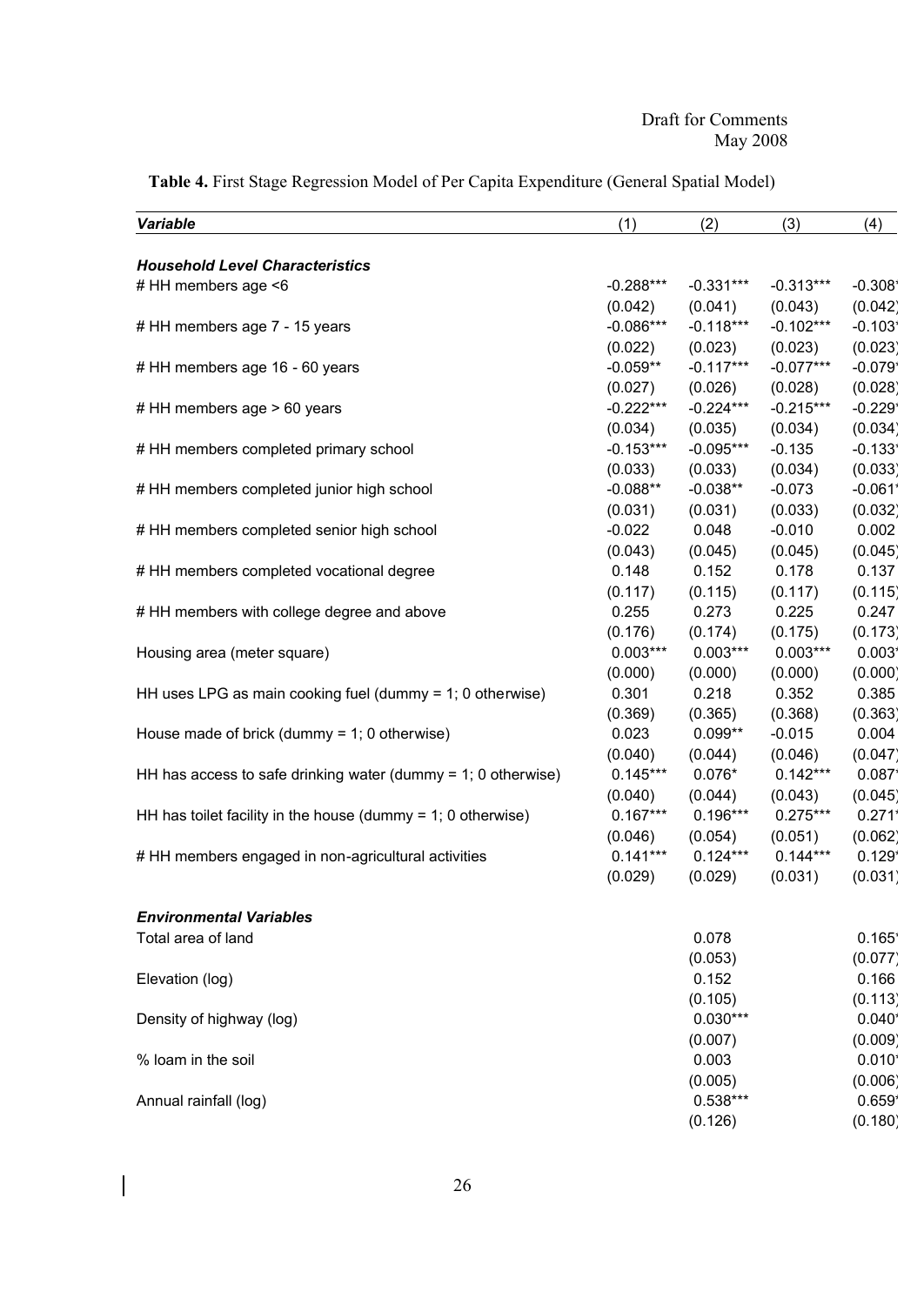|                                                                     |            | <b>Draft for Comments</b> |                  |                       |
|---------------------------------------------------------------------|------------|---------------------------|------------------|-----------------------|
|                                                                     |            | <b>May 2008</b>           |                  |                       |
| Slope (log)                                                         |            | $-0.120**$                |                  | $-0.050$              |
|                                                                     |            | (0.057)                   |                  | (0.068)               |
| % organic matter in soil texture                                    |            | $-0.354$                  |                  | $-0.537$              |
|                                                                     |            | (0.092)                   |                  | (0.110)               |
| Temperature                                                         |            | $-0.045**$                |                  | $-0.047$              |
|                                                                     |            | (0.018)                   |                  | (0.022)               |
| % plain area                                                        |            | 0.060                     |                  | 0.107                 |
|                                                                     |            | (0.086)                   |                  | (0.099)               |
| <b>Census Means at Township Level</b><br># of kids in the household |            |                           |                  |                       |
|                                                                     |            |                           | 0.291<br>(0.237) | 0.007<br>(0.266)      |
| # of youths in the household                                        |            |                           | $-0.254*$        | $-0.365$              |
|                                                                     |            |                           | (0.131)          | (0.137)               |
| # of adults in the household                                        |            |                           | $0.371**$        | 0.085                 |
|                                                                     |            |                           | (0.150)          | (0.164)               |
| # of elderly in the household                                       |            |                           | 0.184            | 0.495                 |
|                                                                     |            |                           | (0.254)          | (0.269)               |
| # HH members completed primary school                               |            |                           | 0.033            | 0.003                 |
|                                                                     |            |                           | (0.143)          | (0.163)               |
| # HH members completed junior high school                           |            |                           | $-0.196$         | 0.023                 |
|                                                                     |            |                           | (0.126)          | (0.150)               |
| # HH members completed senior high school                           |            |                           | $-0.368$         | $-0.346$              |
|                                                                     |            |                           | (0.253)          | (0.279)               |
| # HH members completed vocational degree                            |            |                           | 0.177            | $-0.488$              |
|                                                                     |            |                           | (0.651)          | (0.670)               |
| # HH members with college degree and above                          |            |                           | 0.016            | 0.314                 |
|                                                                     |            |                           | (0.564)          | (0.572)               |
| Housing area (meter square)                                         |            |                           | $-0.001$         | $-0.002$ <sup>*</sup> |
|                                                                     |            |                           | (0.001)          | (0.001)               |
| House made of brick (dummy = $1$ ; 0 otherwise)                     |            |                           | 0.264            | 0.452                 |
| # HH members engaged in nonagricultural activities                  |            |                           | (0.092)<br>0.114 | (0.119)<br>0.158      |
|                                                                     |            |                           | (0.099)          | (0.110)               |
| Married Household Head (dummy = 1; 0 otherwise)                     |            |                           | 0.558            | 0.783                 |
|                                                                     |            |                           | (0.453)          | (0.464)               |
| 3 generations living under the same roof (dummy = 1; 0 otherwise)   |            |                           | $-4.286*$        | $-4.735$              |
|                                                                     |            |                           | (2.297)          | (2.474)               |
| Constant                                                            | $3.140***$ | 0.833                     | $2.047**$        | $-2.212$              |
|                                                                     | (0.600)    | (1.394)                   | (0.740)          | (1.602)               |
| r                                                                   | $0.597***$ | $0.245**$                 | $0.563***$       | $0.250^{\circ}$       |
|                                                                     | (0.078)    | (0.096)                   | (0.089)          | (0.106)               |
|                                                                     | $-0.145$   | $-0.057$                  | $-0.106$         | $-0.077$              |
|                                                                     | (0.119)    | (0.124)                   | (0.086)          | (0.039)               |
| R-squared                                                           | 0.233      | 0.267                     | 0.261            | 0.294                 |

Note: \*\*\* significant at 1%; \*\* significant at 5%; \* significant at 10%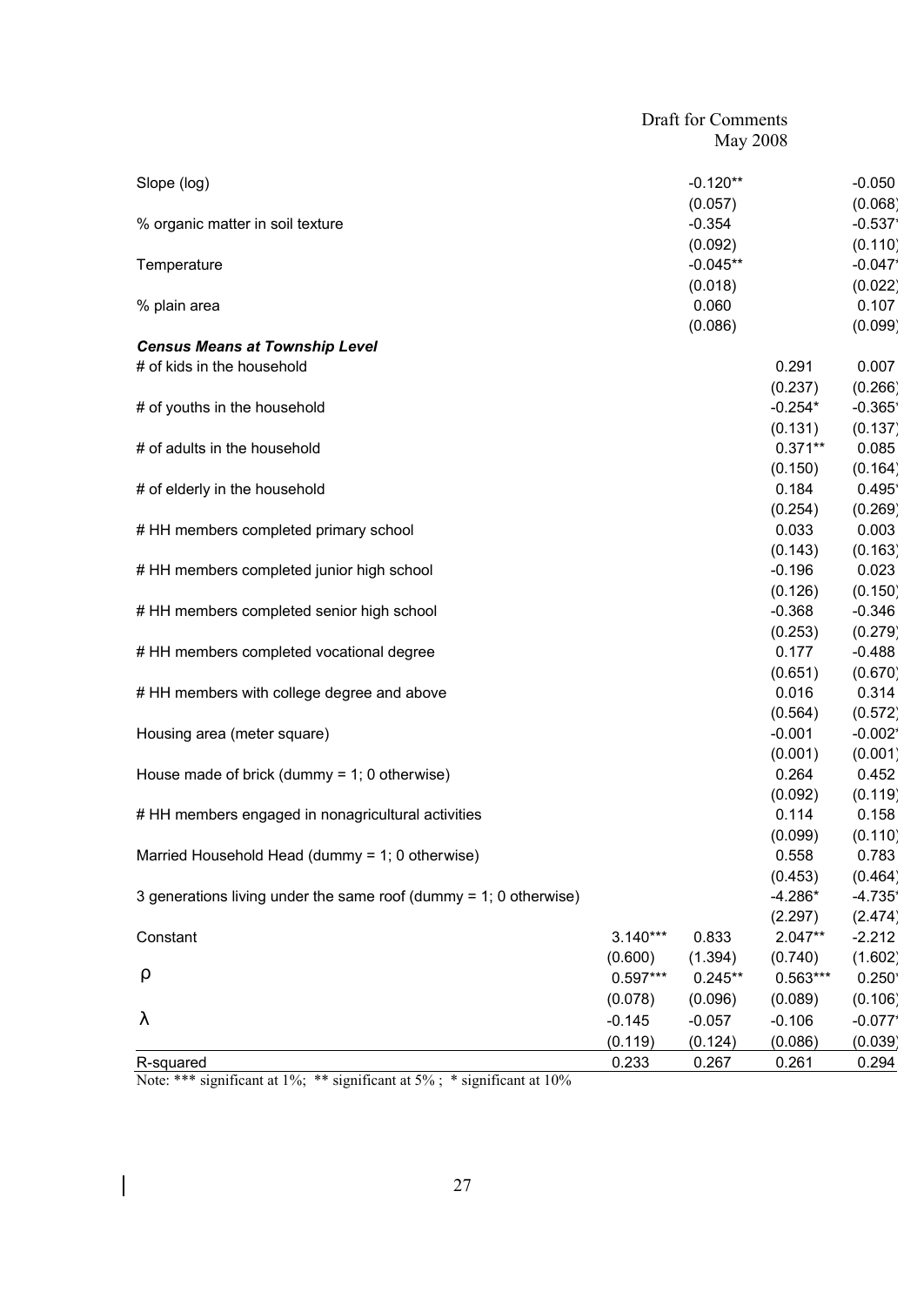| <b>Variable</b>                                                  | (1)                    | (2)          | (3)                     | (4)         |
|------------------------------------------------------------------|------------------------|--------------|-------------------------|-------------|
| <b>Household Level Characteristics</b>                           |                        |              |                         |             |
| # HH members age <6                                              | $-0.295***$            | $-0.336***$  | $-0.309***$             | $-0.303***$ |
|                                                                  | (0.040)                | (0.040)      | (0.041)                 | (0.041)     |
| # HH members age 7 - 15 years                                    | $-0.099***$            | $-0.1192***$ | $-0.1062***$            | $-0.1021**$ |
|                                                                  | (0.020)                | (0.023)      | (0.022)                 |             |
|                                                                  | $-0.072***$            |              |                         | (0.022)     |
| # HH members age 16 - 60 years                                   |                        | $-0.1183***$ | $-0.0779***$            | $-0.0798**$ |
|                                                                  | (0.024)<br>$-0.221***$ | (0.026)      | (0.027)<br>$-0.2212***$ | (0.027)     |
| # HH members age > 60 years                                      |                        | $-0.2262***$ |                         | $-0.2299**$ |
|                                                                  | (0.034)                | (0.035)      | (0.034)                 | (0.034)     |
| # HH members completed primary school                            | $-0.148***$            | $-0.098***$  | $-0.134***$             | $-0.133***$ |
|                                                                  | (0.032)                | (0.032)      | (0.033)                 | (0.033)     |
| # HH members completed junior high school                        | $-0.067***$            | $-0.033$     | $-0.067***$             | $-0.057*$   |
|                                                                  | (0.030)                | (0.031)      | (0.031)                 | (0.031)     |
| # HH members completed senior high school                        | $0.009***$             | 0.060        | $-0.001**$              | 0.009       |
|                                                                  | (0.042)                | (0.043)      | (0.043)                 | (0.044)     |
| # HH members completed vocational degree                         | 0.137                  | 0.156        | 0.176                   | 0.143       |
|                                                                  | (0.115)                | (0.114)      | (0.113)                 | (0.113)     |
| # HH members with college degree and above                       | 0.275                  | $0.281*$     | 0.243                   | 0.263       |
|                                                                  | (0.172)                | (0.171)      | (0.171)                 | (0.170)     |
| Housing area (meter square)                                      | $0.003***$             | $0.003***$   | $0.003***$              | $0.003***$  |
|                                                                  | (0.000)                | (0.000)      | (0.000)                 | (0.000)     |
| HH uses LPG as main cooking fuel (dummy = 1; 0 otherwise)        | 0.373                  | 0.261        | 0.417                   | 0.413       |
|                                                                  | (0.365)                | (0.359)      | (0.359)                 | (0.356)     |
| House made of brick (dummy = $1$ ; 0 otherwise)                  | 0.002                  | $0.093**$    | $-0.045$                | $-0.004$    |
|                                                                  | (0.039)                | (0.043)      | (0.045)                 | (0.045)     |
| HH has access to safe drinking water (dummy = $1$ ; 0 otherwise) | $0.161***$             | $0.082**$    | $0.133***$              | 0.088       |
|                                                                  | (0.040)                | (0.042)      | (0.041)                 | (0.043)     |
| HH has toilet facility in the house (dummy = $1$ ; 0 otherwise)  | $0.217***$             | $0.207***$   | 0.292                   | $0.281**$   |
|                                                                  | (0.048)                | (0.054)      | (0.054)                 | (0.061)     |
| # HH members engaged in non-agricultural activities              | $0.128***$             | $0.111***$   | 0.129                   | $0.121***$  |
|                                                                  | (0.029)                | (0.029)      | (0.030)                 | (0.030)     |
| <b>Environmental Variables</b>                                   |                        |              |                         |             |
| Total area of land                                               |                        | 0.061        |                         | $0.148*$    |
|                                                                  |                        | (0.048)      |                         | (0.079)     |
| Elevation (log)                                                  |                        | 0.127        |                         | 0.152       |
|                                                                  |                        | (0.100)      |                         | (0.107)     |
| Density of highway (log)                                         |                        | $0.035***$   |                         | $0.044***$  |
|                                                                  |                        | (0.007)      |                         | (0.005)     |
| % loam in the soil                                               |                        | 0.001        |                         | $0.010*$    |
|                                                                  |                        | (0.006)      |                         | (0.006)     |
| Annual rainfall (log)                                            |                        | $0.681***$   |                         | $0.785***$  |
|                                                                  |                        |              |                         |             |
|                                                                  |                        | (0.074)      |                         | (0.046)     |

# **Table 5.** First Stage Regression Model of Per Capita Expenditure (Spatial Error Model)

 $\overline{\phantom{a}}$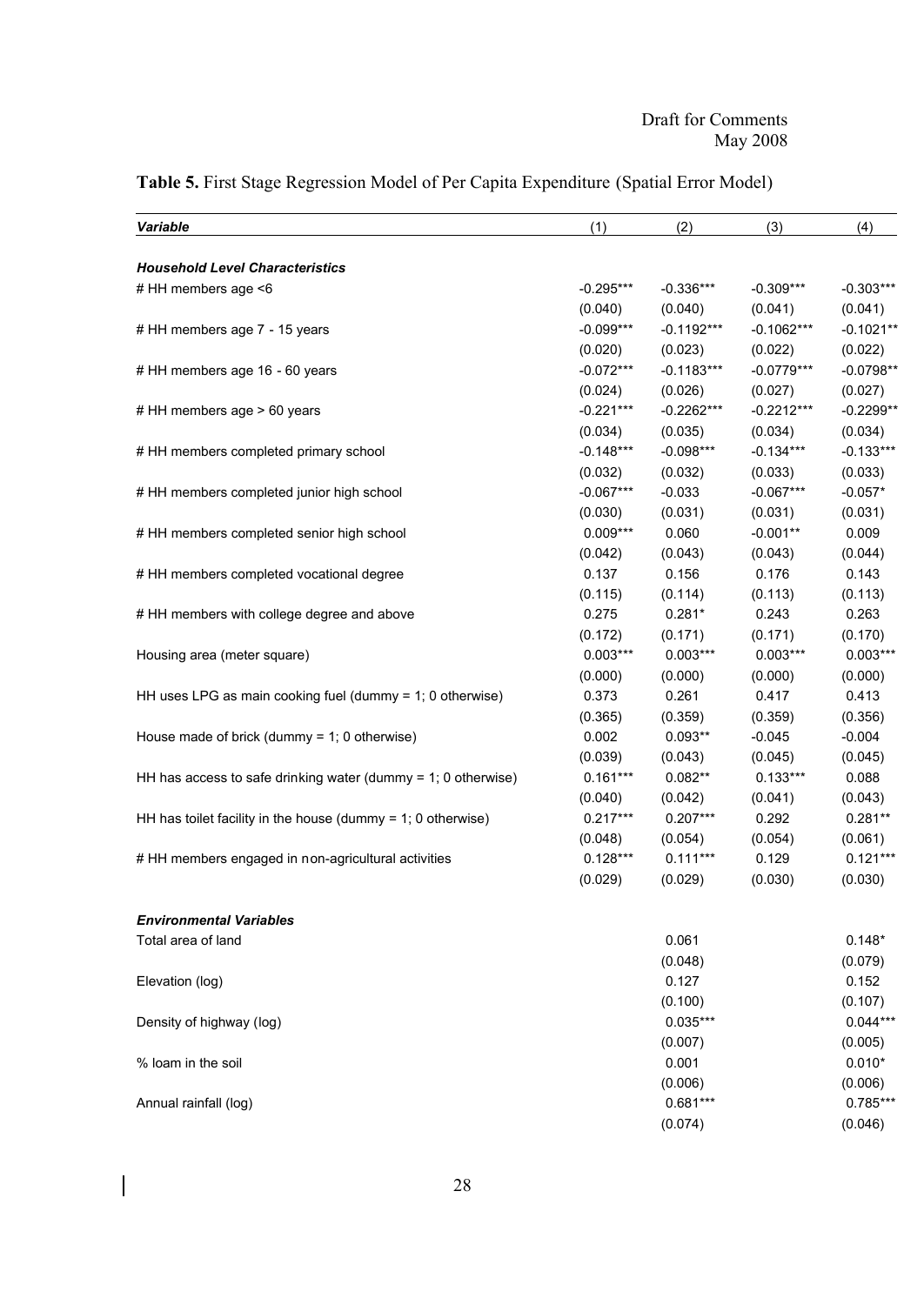|                                                                   | <b>Draft for Comments</b> |             |             |             |
|-------------------------------------------------------------------|---------------------------|-------------|-------------|-------------|
|                                                                   |                           |             | May 2008    |             |
| Slope (log)                                                       |                           | $-0.147***$ |             | $-0.084***$ |
|                                                                   |                           | (0.055)     |             | (0.053)     |
| % organic matter in soil texture                                  |                           | $-0.410***$ |             | $-0.601$    |
|                                                                   |                           | (0.077)     |             | (0.094)     |
| Temperature                                                       |                           | $-0.057***$ |             | $-0.058***$ |
|                                                                   |                           | (0.018)     |             | (0.020)     |
| % plain area                                                      |                           | $0.059***$  |             | $0.098***$  |
|                                                                   |                           | (0.092)     |             | (0.101)     |
| <b>Census Means at Township Level</b>                             |                           |             |             |             |
| # of kids in the household                                        |                           |             | 0.362       | $-0.001$    |
|                                                                   |                           |             | (0.235)     | (0.347)     |
| # of youths in the household                                      |                           |             | $-0.323**$  | $-0.358$    |
|                                                                   |                           |             | (0.130)     | (0.134)     |
| # of adults in the household                                      |                           |             | $0.312**$   | 0.040       |
|                                                                   |                           |             | (0.144)     | (0.157)     |
| # of elderly in the household                                     |                           |             | 0.193       | 0.463       |
|                                                                   |                           |             | (0.242)     | (0.263)     |
| # HH members completed primary school                             |                           |             | 0.064       | 0.024       |
|                                                                   |                           |             | (0.161)     | (0.159)     |
| # HH members completed junior high school                         |                           |             | $-0.108$    | 0.055       |
|                                                                   |                           |             | (0.129)     | (0.147)     |
| # HH members completed senior high school                         |                           |             | $-0.224$    | $-0.281$    |
|                                                                   |                           |             | (0.275)     | (0.282)     |
| # HH members completed vocational degree                          |                           |             | 0.238       | $-0.327$    |
|                                                                   |                           |             | (0.595)     | (0.628)     |
| # HH members with college degree and above                        |                           |             | $-0.054$    | 0.496       |
|                                                                   |                           |             | (0.497)     | (0.544)     |
| Housing area (meter square)                                       |                           |             | $-0.001$    | $-0.002$    |
|                                                                   |                           |             | (0.001)     | (0.001)     |
| House made of brick (dummy = $1$ ; 0 otherwise)                   |                           |             | $0.252***$  | 0.425       |
|                                                                   |                           |             | (0.097)     | (0.112)     |
| # HH members engaged in non-agricultural activities               |                           |             | 0.035       | 0.086       |
|                                                                   |                           |             | (0.097)     | (0.104)     |
| Married Household Head (dummy = 1; 0 otherwise)                   |                           |             | $0.791**$   | 0.856       |
|                                                                   |                           |             | (0.336)     | (0.458)     |
| 3 generations living under the same roof (dummy = 1; 0 otherwise) |                           |             | $-3.584*$   | $-4.698$    |
|                                                                   |                           |             | (2.149)     | (2.369)     |
| Constant                                                          | 6.690***                  | $2.168*$    | 5.497***    | $-0.617$    |
|                                                                   | (0.025)                   | (1.271)     | (0.071)     | (1.184)     |
|                                                                   | $0.479***$                | $0.167***$  | $0.514***$  | $0.125***$  |
|                                                                   | (0.053)                   | (0.016)     | (0.012)     | (0.019)     |
| R-squared                                                         | 0.243                     | 0.269       | 0.272       | 0.292       |
| Log-likelihood function                                           | $-650.64$                 | $-629.012$  | $-630.1152$ | $-610.5734$ |

Note: \*\*\* significant at 1%; \*\* significant at 5%; \* significant at 10%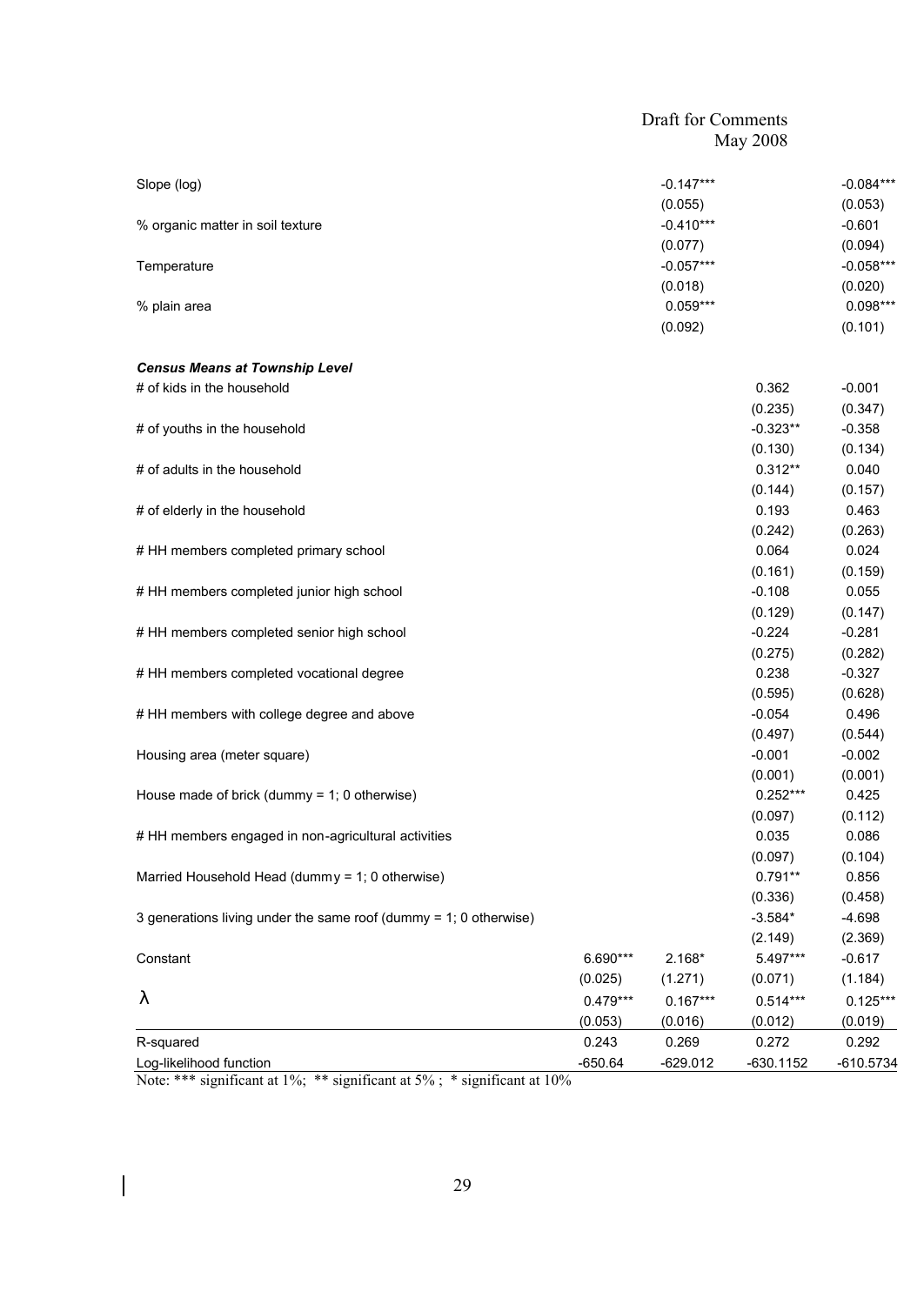| Variable                                                        | (1)         | (2)          | (3)          | (4)         |
|-----------------------------------------------------------------|-------------|--------------|--------------|-------------|
| <b>Household Level Characteristics</b>                          |             |              |              |             |
| # HH members age <6                                             | $-0.291***$ | $-0.338***$  | $-0.310***$  | $-0.306***$ |
|                                                                 | (0.042)     | (0.040)      | (0.038)      | (0.041)     |
| # HH members age 7 - 15 years                                   | $-0.092***$ | $-0.118***$  | $-0.105***$  | $-0.103***$ |
|                                                                 | (0.022)     | (0.023)      | (0.022)      | (0.022)     |
| # HH members age 16 - 60 years                                  | $-0.0633**$ | $-0.1204***$ | $-0.0771***$ | $-0.0795**$ |
|                                                                 | (0.027)     | (0.026)      | (0.022)      | (0.027)     |
| # HH members age > 60 years                                     | $-0.223***$ | $-0.224***$  | $-0.218***$  | $-0.230***$ |
|                                                                 | (0.034)     | (0.035)      | (0.028)      | (0.033)     |
| # HH members completed primary school                           | $-0.158***$ | $-0.094***$  | $-0.138***$  | $-0.133***$ |
|                                                                 | (0.033)     | (0.032)      | (0.029)      | (0.033)     |
| # HH members completed junior high school                       | $-0.076**$  | $-0.031$     | $-0.066**$   | $-0.059*$   |
|                                                                 | (0.031)     | (0.031)      | (0.030)      | (0.032)     |
| # HH members completed senior high school                       | $-0.007$    | 0.059        | $-0.006$     | 0.005       |
|                                                                 | (0.043)     | (0.043)      | (0.044)      | (0.044)     |
| # HH members completed vocational degree                        | 0.154       | 0.155        | 0.190        | 0.139       |
|                                                                 | (0.116)     | (0.114)      | (0.098)      | (0.113)     |
| # HH members with college degree and above                      | 0.254       | $0.285*$     | 0.227        | 0.255       |
|                                                                 | (0.175)     | (0.171)      | (0.172)      | (0.170)     |
| Housing area (meter square)                                     | $0.003***$  | $0.003***$   | $0.003***$   | $0.003***$  |
|                                                                 | (0.000)     | (0.000)      | (0.000)      | (0.000)     |
| HH uses LPG as main cooking fuel (dummy = 1; 0 otherwise)       | 0.351       | 0.229        | 0.380        | 0.396       |
|                                                                 | (0.367)     | (0.359)      | (0.360)      | (0.356)     |
| House made of brick (dummy = $1$ ; 0 otherwise)                 | 0.032       | 0.101        | $-0.017$     | 0.001       |
|                                                                 | (0.041)     | (0.043)      | (0.043)      | (0.046)     |
| HH has access to safe drinking water (dummy = 1; 0 otherwise)   | $0.162***$  | $0.071*$     | $0.144***$   | $0.085**$   |
|                                                                 | (0.040)     | (0.041)      | (0.025)      | (0.043)     |
| HH has toilet facility in the house (dummy = $1$ ; 0 otherwise) | $0.186***$  | $0.212***$   | $0.289***$   | $0.277**$   |
|                                                                 | (0.047)     | (0.053)      | (0.018)      | (0.061)     |
| # HH members engaged in non-agricultural activities             | $0.132***$  | $0.116***$   | $0.137***$   | $0.126***$  |
|                                                                 | (0.029)     | (0.028)      | (0.028)      | (0.030)     |
|                                                                 |             |              |              |             |
| <b>Environmental Variables</b>                                  |             |              |              |             |
| Total area of land                                              |             | 0.062        |              | $0.159**$   |
|                                                                 |             | (0.046)      |              | (0.076)     |
| Elevation (log)                                                 |             | 0.163        |              | 0.166       |
|                                                                 |             | (0.102)      |              | (0.110)     |
| Density of highway (log)                                        |             | $0.034***$   |              | $0.043***$  |
|                                                                 |             | (0.006)      |              | (0.005)     |
| % loam in the soil                                              |             | 0.004        |              | $0.011*$    |
|                                                                 |             | (0.005)      |              | (0.006)     |
| Annual rainfall (log)                                           |             | $0.628***$   |              | $0.728***$  |
|                                                                 |             | (0.015)      |              | (0.021)     |

# **Table 6.** First Stage Regression Model of Per Capita Expenditure (Spatial Lag Model)

 $\overline{\mathbf{I}}$